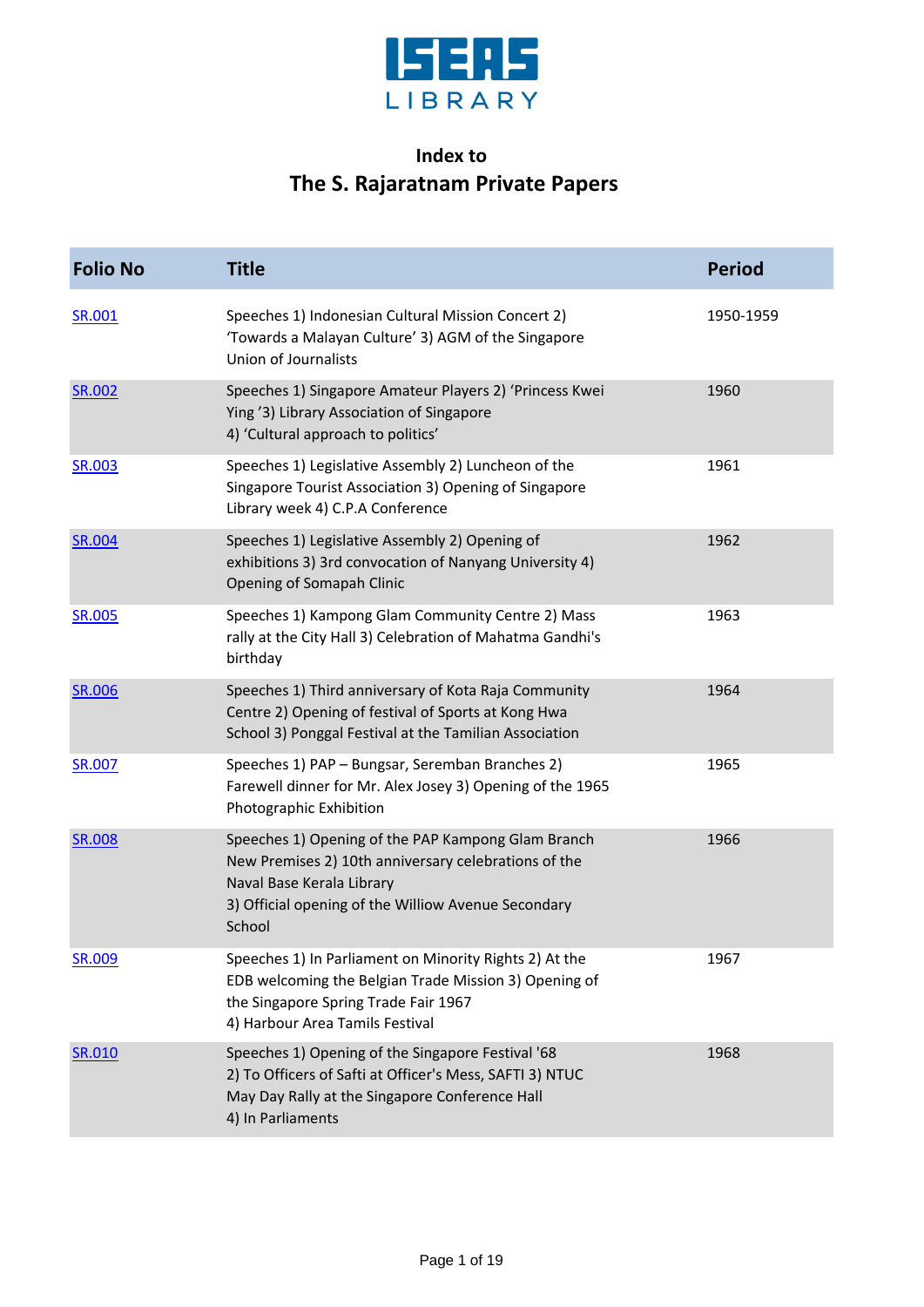

| <b>Folio No</b> | <b>Title</b>                                                                                                                                                                                             | <b>Period</b> |
|-----------------|----------------------------------------------------------------------------------------------------------------------------------------------------------------------------------------------------------|---------------|
| SR.011          | Speeches 1) Luncheon of the American Association of<br>Singapore 2) 53rd session of I.L.O. Conference 3) 24th<br>session of the UN General Assembly, New York 4) 3rd<br><b>ASEAN Ministerial meeting</b> | 1969          |
| SR.012          | Speeches 1) Dinner in honour of Mr Walter Scheel 2)<br>Opening of the 'One Asia seminar' 3) Dinner at Eusoff<br>College 4) 'Peasant Painters of Bali'                                                    | 1970          |
| SR.013          | Speeches 1) 'The commonwealth in the Seventies' 2) PAP<br>Party Congress 3) Before the 26th session of UNGA, New<br>York 4) Opening of Hotel Summit                                                      | 1971          |
| SR.014          | Speeches 1) 'Davids in a world of Goliaths'<br>2) 'Singapore: Global City' 3) 'New Directions in the<br>International Relations of South-East Asia' 4) 'South-East<br>Asia after Vietnam'                | 1972          |
| <b>SR.015</b>   | Speeches 1) 'Southeast Asia and the great powers'<br>2) 4th Summit Conference of Non-Aligned countries,<br>Algiers 3) 28th session of the UN General Assembly in<br>New York                             | 1973          |
| SR.016          | Speeches 1) 151st Founder's Day Celebration 2)<br>'Singapore culture - Indian contribution' 3) 'Trends in<br>Singapore' 4) 7th ASEAN Ministerial Meeting                                                 | 1974          |
| SR.017          | Speeches 1) Launch of National Productivity Board's<br>Productivity Campaign 2) 'Asian values and<br>modernisation' 3) 'Political and economic trends in<br>Singapore' 4) 'ASEAN's significant moment'   | 1975          |
| SR.018          | Speeches 1) Pre-summit ASEAN Foreign Minister's<br>Meeting 2) 'South East Asia and the great powers'<br>3) 'The economic and political growth pattern of Asia<br>Pacific                                 | 1976          |
| SR.019          | Speeches 1) 'Industrial Cooperation' 2) Visit to the Soviet<br>Union 3) Commissioning Ceremony of SAF Officers 4)<br>'Economic relations between West and South-East Asia'                               | 1977          |
| <b>SR.020</b>   | Speeches 1) Official opening of the Hugh Tool company<br>(Far East) Pte Ltd 2) 'Marxism-Leninism'<br>3) ASEAN-US dialogue - Ministerial meeting                                                          | 1978          |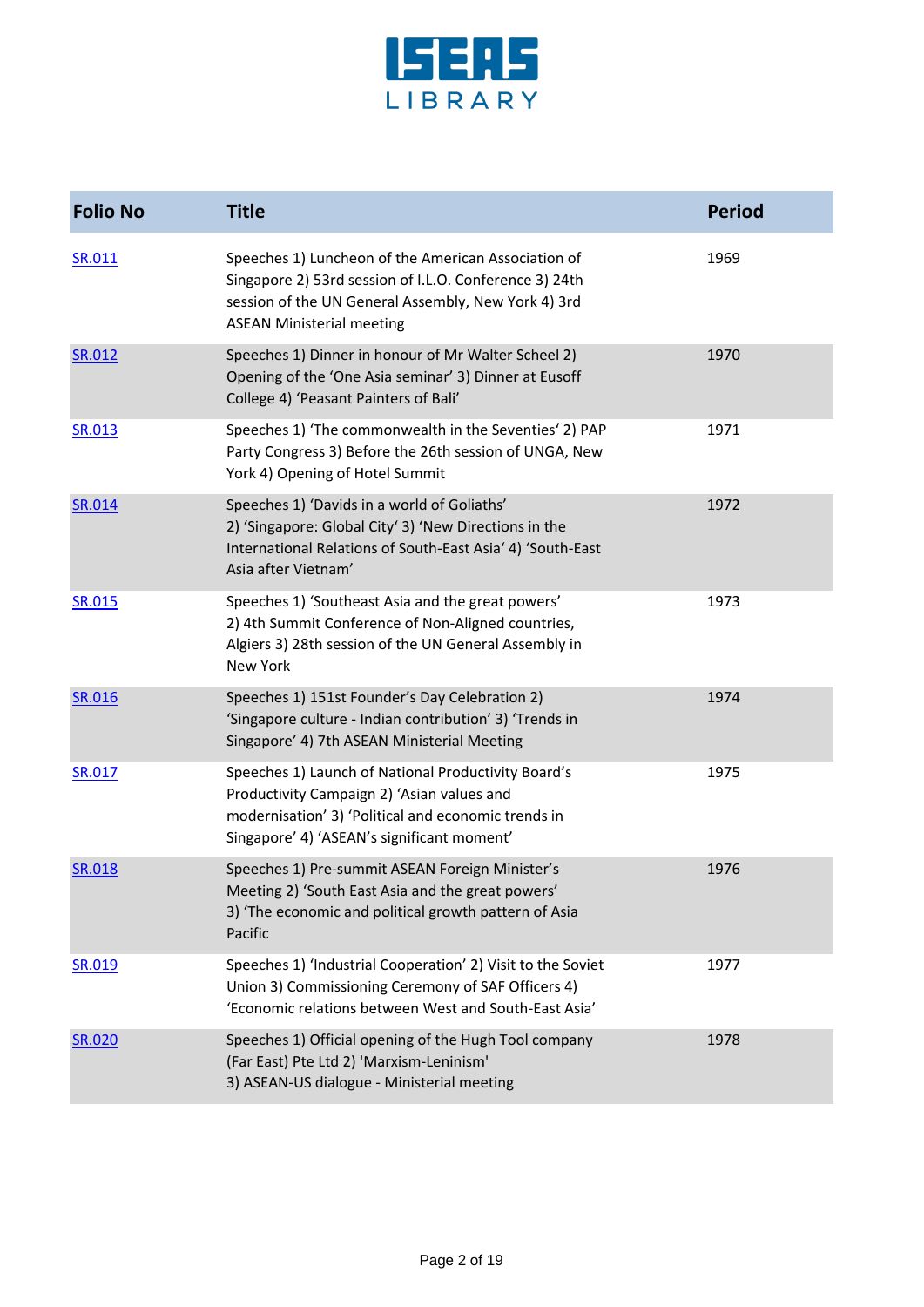

| <b>Folio No</b> | <b>Title</b>                                                                                                                                                                               | <b>Period</b> |
|-----------------|--------------------------------------------------------------------------------------------------------------------------------------------------------------------------------------------|---------------|
| SR.021          | Speeches 1) 'Old Maps in a New Age'2) UN meeting on<br>Refugees and displaced persons in Southeast Asia<br>3) South-East Asian Banking and Finance Conference                              | 1979          |
| SR.022          | Speeches 1) Mass rally in conjunction with the 25th<br>anniversary of the PAP 2) 'Humanitarian Assistance and<br>relief to the Kampuchean People' 3) 'Vietnam and the<br>Elephant problem' | 1980          |
| <b>SR.023</b>   | Speeches 1) 17th annual Business International Chief<br>Executive Officers' roundtable 2) 'Soviet Bears and Yogi<br>Bears' 3) 'Happy pigs and unhappy men"<br>4) Democratic Socialist Club | 1981          |
| SR.024          | Speeches 1) NTUC political education course 1982<br>2) 1/82 Officer Cadet Course 3) 'Investment Opportunities<br>in Turbulent Times' 4) 'The future of Asia'                               | 1982-1984     |
| SR.025          | Speeches 1) 'Liberalisation of the International Civil<br>Aviation' 2) 1986 Singapore lecture 3) 'Theories and<br>practices of parliamentary democracy'                                    | 1985-1986     |
| SR.026          | Speeches 1) Opening of Exhibitions at National Museum<br>Art Gallery 2) 'The unholy trinity' 3) 'Tribal Wars' 4) 'Is<br>God a liberation theologian?'                                      | 1987          |
| SR.027          | Speeches 1) 'Hinduism in changing societies' 2) LVMH Asia<br>Conference 3) 1988 Singapore lecture                                                                                          | 1988          |
| SR.028          | Speeches 1) Transpacific Conference 2) Launching of the<br>NBDCS Reading Trust Fund 3) ASEAN Oral History<br>Colloquium Dinner                                                             | 1989-1992     |
| SR.029          | 1) Correspondences 2) Raayat Article                                                                                                                                                       | 1959-2007     |
| <b>SR.030</b>   | Letters, Correspondences, Memos, Invitations -<br>Singapore Lecture                                                                                                                        | 1987-1997     |
| SR.031          | Speeches 1) 'Singapore's Foreign Policy' 2) Asian Business<br>briefing 3) ASEAN/EBIC/EEC conference on Industrial<br>Cooperation 4) Far East-America Council of Commerce<br>and Industry   | 1960-1985     |
| SR.032          | Letters, Correspondences 1) Singapore Taxation of Share<br>Options 2) A film show to raise money for needy children<br>3) French embassy on a survey<br>4) 'Survey on the Korean economy'  | 1989-1997     |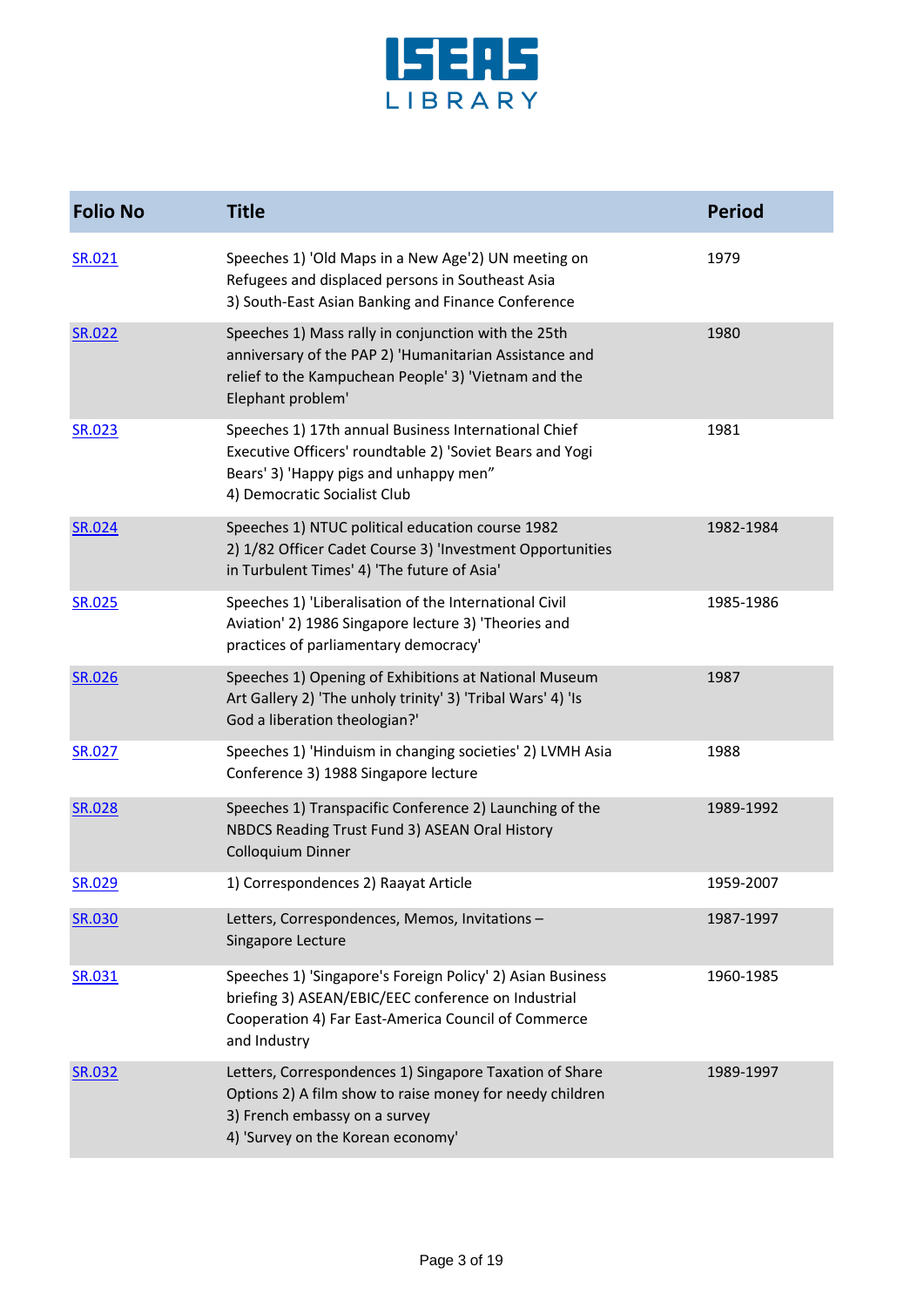

| <b>Folio No</b> | <b>Title</b>                                                                                                                                                      | <b>Period</b> |
|-----------------|-------------------------------------------------------------------------------------------------------------------------------------------------------------------|---------------|
| <b>SR.033</b>   | Correspondences 1) Straits Times 2) Lianhe Zaobao                                                                                                                 | 1989-1992     |
| SR.034          | Drafts, Speeches - Modernisation                                                                                                                                  | 1966-1976     |
| SR.035          | Speeches 1) 'A World Culture' 2) 'New directions in the<br>international relations of South-East Asia'<br>3) 'South-East Asia and the Great Powers'               | 1960-1973     |
| <b>SR.036</b>   | Letters, Correspondences - Interviews, Meetings,<br>Appointments, Article Requests                                                                                | 1985-1992     |
| <b>SR.037</b>   | Correspondences - Interviews, Meetings, Permissions                                                                                                               | 1990-1997     |
| SR.038          | 1) Invitations 2) Correspondences                                                                                                                                 | 1984-1997     |
| SR.039          | Letters, Correspondences 1) Mrs Wong-Lee Siok Tin<br>2) Mdm Yeong Pui Fun                                                                                         | 1988-1991     |
| SR.040          | Drafts, Articles, Speeches                                                                                                                                        | 1991-1992     |
| SR.041          | Drafts 1) 'In search of national values: the Singapore case'<br>2) 'Nation-building in Singapore: an historical perspective'<br>3) 'Responses to national issues' | 1990          |
| SR.042          | Message for souvenir magazine                                                                                                                                     | 1989-1994     |
| SR.043          | David Marshall Professorship Appeal Committee                                                                                                                     | 1993-1995     |
| SR.044          | Correspondences - Honorary Advisor 1) Singapore<br>Chinaware Merchants Association 2) Singapore Metal &<br><b>Machinery Association</b>                           | 1990-1995     |
| <b>SR.045</b>   | Letters, Correspondences - Donations, Trust Funds,<br>Scholarships                                                                                                | 1989-1990     |
| <b>SR.046</b>   | S Rajaratnam Education Trust Fund                                                                                                                                 | 1988-1997     |
| SR.047          | Correspondences - Ministers                                                                                                                                       | 1988-1992     |
| SR.048          | Curriculum Vitae (CVs) 1) Somasundram Premarani<br>2) Dr Rameshwar Tandon 3) Dr Chiang Hai Ding<br>4) Klyne Michele Carolyn                                       | 1988-1994     |
| SR.049          | Congratulatory messages                                                                                                                                           | 1990-1991     |
| SR.050          | S. Rajaratnam's 80th birthday                                                                                                                                     | 1994-1995     |
| SR.051          | Correspondences - Applications, Requests, Appeals                                                                                                                 | 1992-1995     |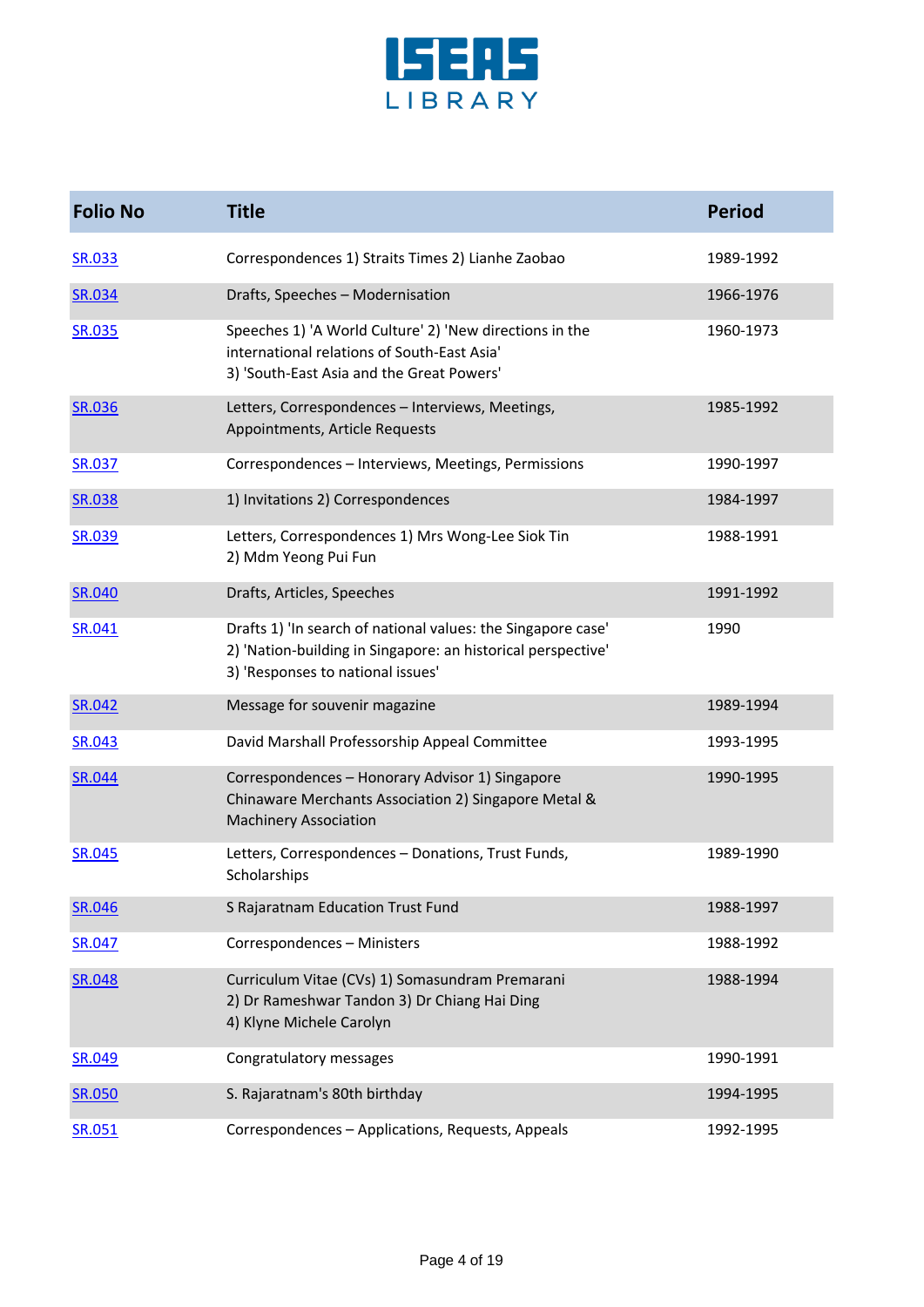

| <b>Folio No</b> | <b>Title</b>                                                                                                                              | <b>Period</b> |
|-----------------|-------------------------------------------------------------------------------------------------------------------------------------------|---------------|
| <b>SR.052</b>   | 1) ISEAS Annual Function 1997 2) Prof Chia Siow Yue                                                                                       | 1996-1997     |
| SR.053          | Dr Mahathir's speech on 14.12.88                                                                                                          | 1988          |
| SR.054          | Letters, Correspondences                                                                                                                  | 19,891,991    |
| SR.055          | Letters, Correspondences                                                                                                                  | 1990-1992     |
| SR.056          | Letters, Correspondences                                                                                                                  | 1988-1997     |
| <b>SR.057</b>   | Letters, Correspondences                                                                                                                  | 1985-1994     |
| SR.058          | Letters, Correspondences                                                                                                                  | 1988-1996     |
| <b>SR.059</b>   | Correspondences - Presidential Council for Minority<br>Rights                                                                             | 1997          |
| <b>SR.060</b>   | Drafts 1) 'The war of Jenkin's ear' 2) 'The lady is not for<br>taming' 3) 'Birth, ageing and death' 4) 'Babas: The first<br>Singaporeans' | <b>NA</b>     |
| SR.061          | Letters, Correspondences 1) The Pyramid 2) Ministry of<br>Foreign Affairs                                                                 | 1979-1996     |
| SR.062          | Letters, Correspondences - Donations                                                                                                      | 1986-1996     |
| SR.063          | Letters, Correspondences                                                                                                                  | 1989-1998     |
| SR.064          | Letters, Correspondences 1) Purchases of books<br>2) Magazine subscription                                                                | 1983-1994     |
| <b>SR.065</b>   | Letters, Correspondences 1) Purchases of books<br>2) Magazine subscription                                                                | 1982-1996     |
| SR.066          | Letters, Correspondences - Books, Donations, Magazines                                                                                    | 1971-1993     |
| SR.067          | Letters, Correspondences - Greeting Cards<br>1) Christmas cards 2) Hari Raya greeting cards                                               | 1988-1997     |
| SR.068          | Letters, Correspondences - ISEAS                                                                                                          | 1988-1997     |
| SR.069          | Letters, Correspondences - ISEAS Job Applications                                                                                         | 1988-1996     |
| SR.070          | Deposition of S Rajaratnam papers                                                                                                         | 1986-1996     |
| SR.071          | Invitation to dinner                                                                                                                      | 1994          |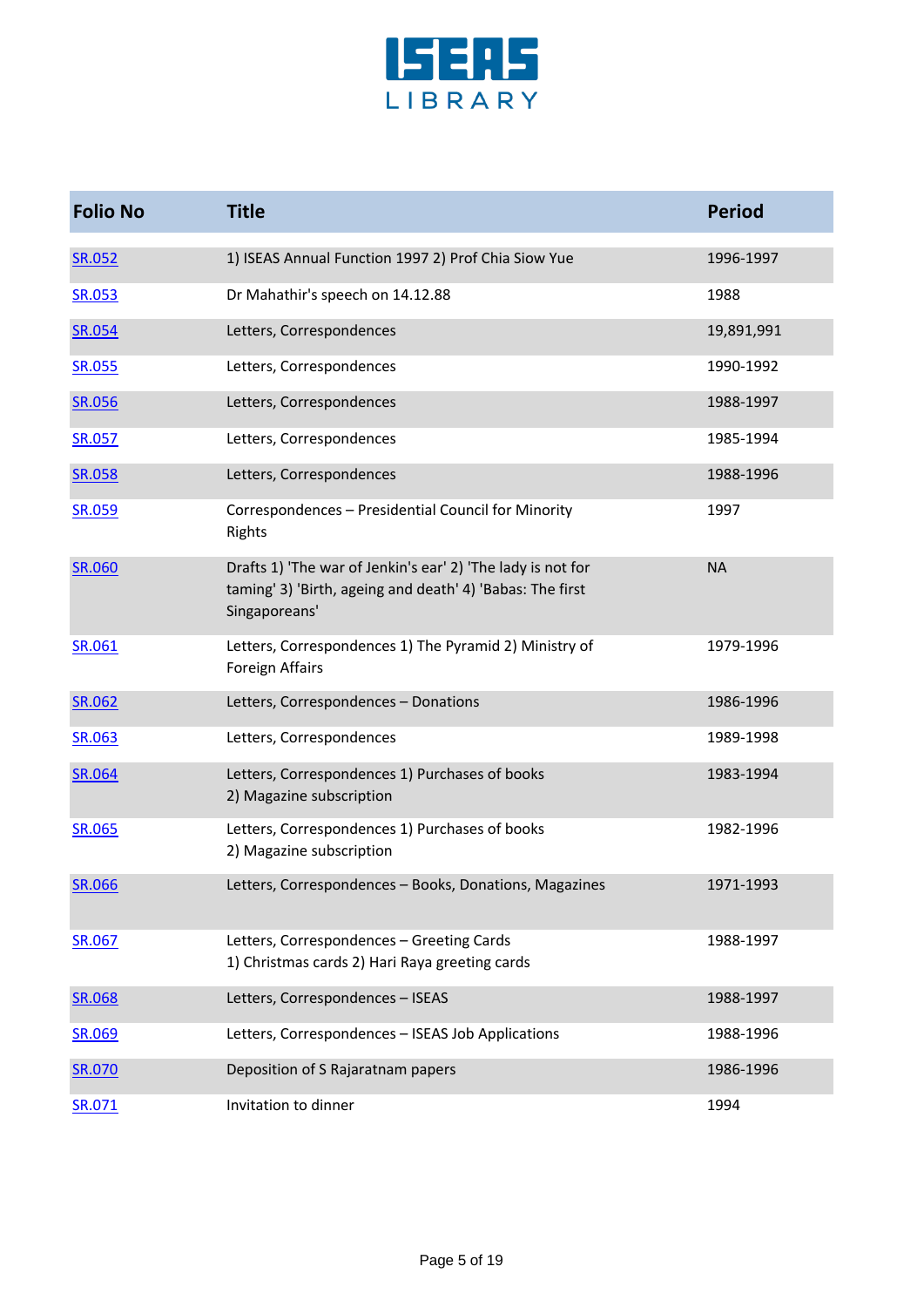

| <b>Folio No</b> | <b>Title</b>                                                                                                                                                              | <b>Period</b> |
|-----------------|---------------------------------------------------------------------------------------------------------------------------------------------------------------------------|---------------|
| SR.072          | <b>Confidential Correspondences</b>                                                                                                                                       | Undated       |
| SR.073          | S Rajaratnam Education Trust Fund                                                                                                                                         | Undated       |
| SR.074          | Letters, Correspondences - Books, Gifts, Donations                                                                                                                        | 1992-1997     |
| SR.075          | Certificate of appointment as Member of Parliament in<br>the Cabinet of the Republic of Singapore                                                                         | 1968          |
| SR.076          | Certificate of commendation as Honorary Advisor from<br>Singapore Textile Dealers Friendly Association                                                                    | 1991          |
| SR.077          | Newspaper Articles - Malaysia and Singapore, Lee Kuan<br>Yew                                                                                                              | 1996          |
| SR.078          | Censorship in Singapore                                                                                                                                                   | 1980-1989     |
| SR.079          | Marine Parade by-election                                                                                                                                                 | 1987-2006     |
| SR.080          | Riding the Vietnamese tiger                                                                                                                                               | 1989          |
| SR.081          | Notes, Articles, Letters - Lee Kuan Yew                                                                                                                                   | 1969-1994     |
| SR.082          | Articles by S Rajaratnam 1) The Days When The World<br>Was Young 2) Is There A Life After Political Death?<br>3) Will The Real Zopfan Please Stand Up                     | <b>NA</b>     |
| SR.083          | Articles, Speeches - S Rajaratnam                                                                                                                                         | 1992-1993     |
| SR.084          | Articles 1) The many meanings of nationalism<br>2) 'The year 2000: is it the end - or just the beginning?' 3)<br>'Russians have won, not lost, and they can keep winning' | 1992          |
| SR.085          | Newspaper Articles - Asian Wall Street Journal, Straits<br>Times                                                                                                          | 1986-1987     |
| SR.086          | Newspaper Articles - Asian Wall Street Journal, Straits<br>Times                                                                                                          | 1985-1991     |
| <b>SR.087</b>   | Articles 1) 'The great leap forward' 2) 'The lender's long<br>lament' 3) 'What to do with the disintegrating nations? 4)<br>'The wreck of nations'                        | 1989-1997     |
| <b>SR.088</b>   | Articles 1) 'The future of international governance'<br>2) 'The future of capitalism' 3) 'The world economic order'<br>4) 'The discipline of innovation'                  | 1985-1990     |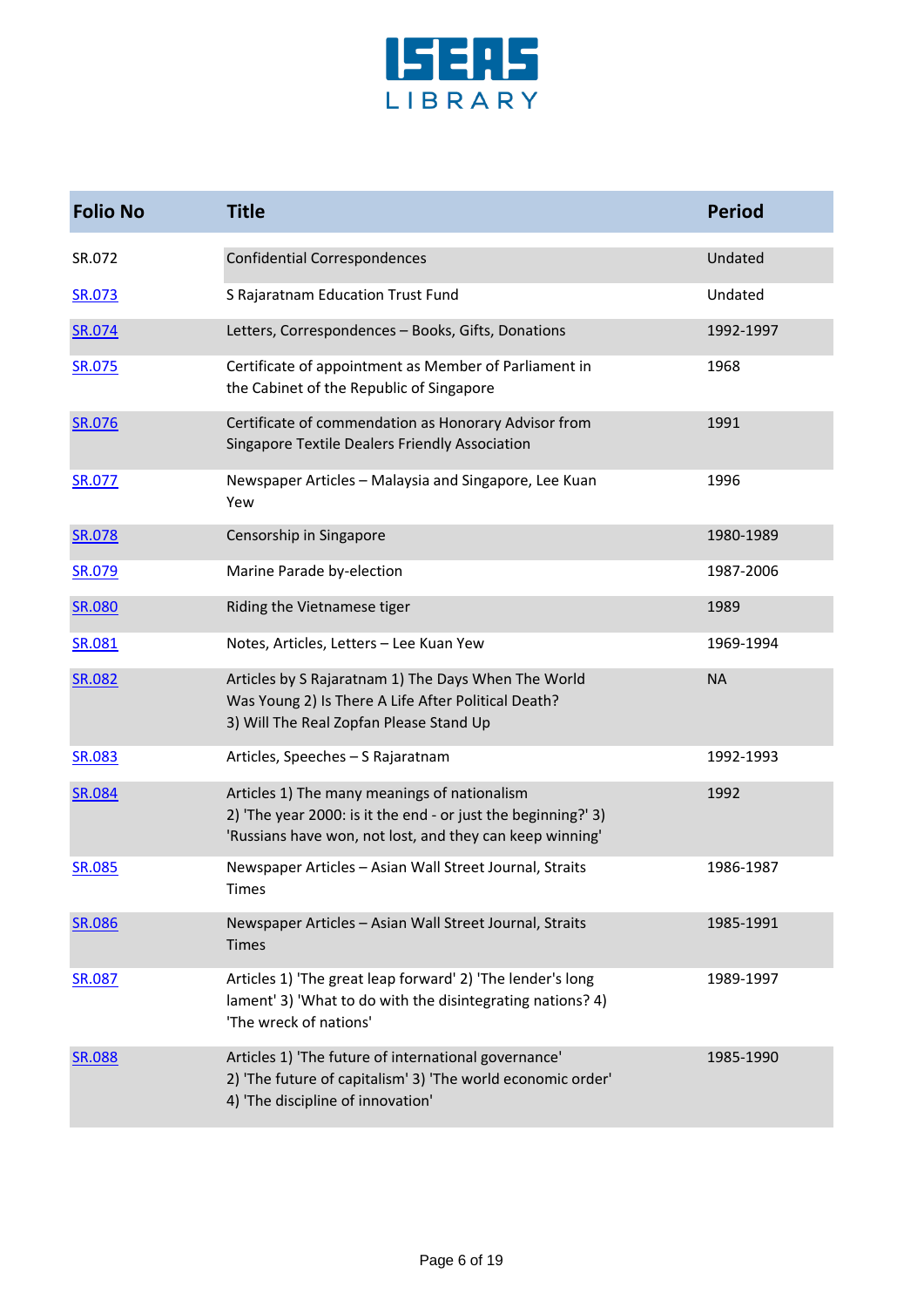

| <b>Folio No</b> | <b>Title</b>                                                                                                                                                     | <b>Period</b> |
|-----------------|------------------------------------------------------------------------------------------------------------------------------------------------------------------|---------------|
| <b>SR.089</b>   | Analysis of local media on major issues 1) Dr Joseph John<br>2) James Fu Chiao Sian                                                                              | 1987-1990     |
| SR.090          | Articles - China, Taiwan, Soviet                                                                                                                                 | 1990-1992     |
| SR.091          | A discussion for serveral voices by S. Rajaratnam                                                                                                                | 1957          |
| SR.092          | Articles 1) 'Wrong U.S. move could help Japanese right to<br>power' 2) 'The art of saying 'sorry''<br>3) 'Paradigm paranoia' 4) 'How wars begin - In miniature'  | 1991          |
| <b>SR.093</b>   | Newspaper Articles1) Chinese Language 2) Education 3)<br><b>Chinese Community</b>                                                                                | 1992          |
| SR.094          | Articles by S Rajaratnam 1) 'Ghosts of Professor Ryle' 2)<br>'The rise and fall of nation states' 3) 'The rising tide of<br>racism' 4) 'Nationalism's Last Mile' | 1989-1991     |
| SR.095          | Handwritten notes1) 'Indian communities in Southeast<br>Asia' 2) Prof Sandhu                                                                                     | 1992          |
| <b>SR.096</b>   | Articles 1) 'Our outmoded nationalism' 2) 'Beyond<br>nationalism, more nationalism' 3) 'The study of politics' 4)<br>'Three approaches to politics'              | 1964-1983     |
| SR.097          | Letters, Correspondences, Newspaper Articles<br>1) Speech by S Rajaratnam 2) 'A tale of two old cities'                                                          | 1989-1991     |
| <b>SR.098</b>   | Correspondences, Newspaper Articles - J.B. Jeyaretnam,<br>S. Rajaratnam                                                                                          | 1980-1987     |
| <b>SR.099</b>   | Letters and Articles - race, religion and politics in<br>Singapore                                                                                               | 1989-1994     |
| SR.100          | Articles 1) 'Waiting for the Pacific century'<br>2) 'Whatever happened to thrift' 3) 'Cold war in the<br>Pacific'                                                | 1969-1985     |
| SR.101          | Correspondences - Greeting Cards, Overseas<br>1) Deepavali Greeting Card 2) Hari Raya Adilfitri Card<br>3) New Year's Card                                       | 1989-1996     |
| SR.102          | Correspondences 1) Graham Brash Pte Ltd 2) Loh Hock<br><b>Teck</b>                                                                                               | 1982-1989     |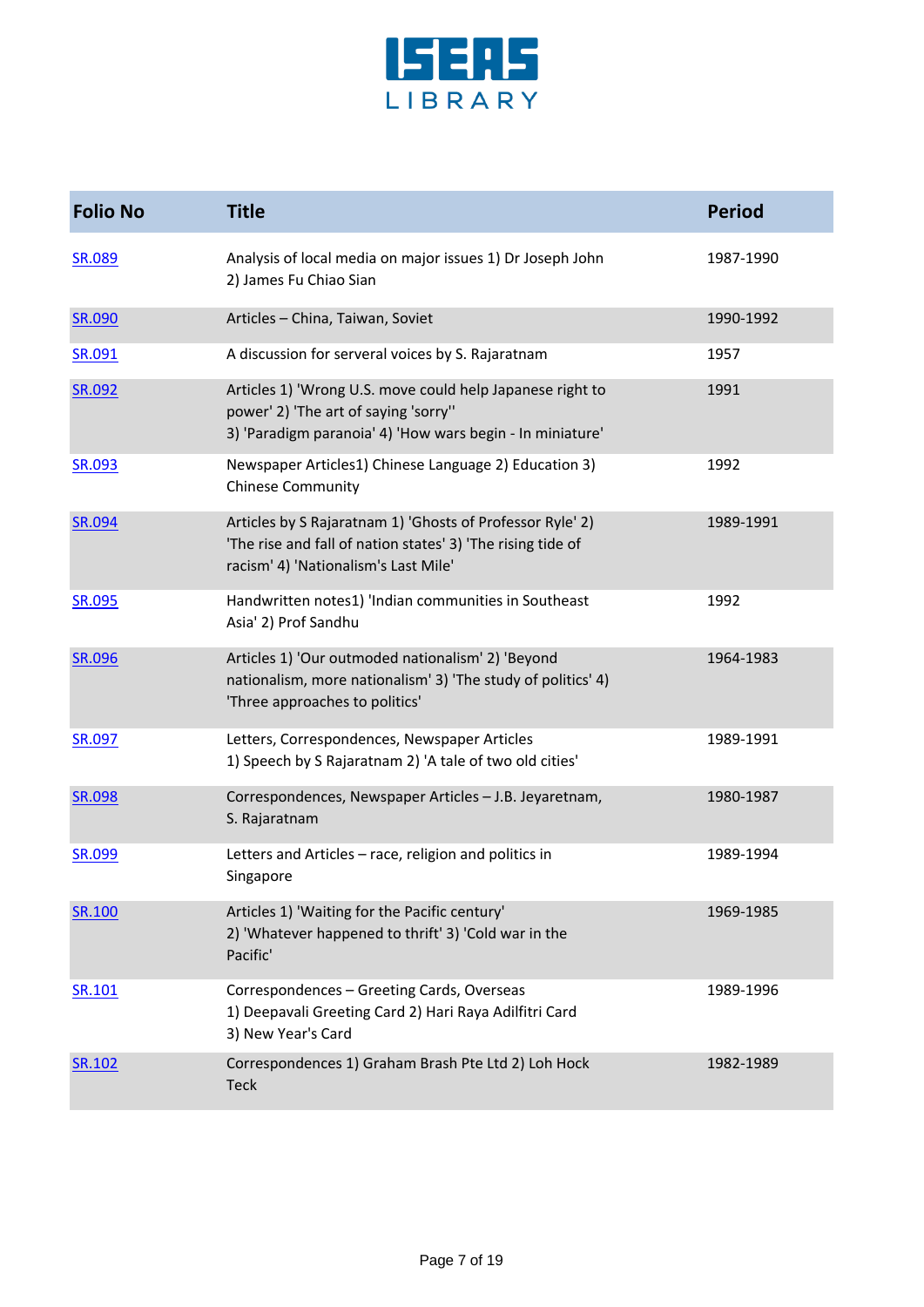

| <b>Folio No</b> | <b>Title</b>                                                                                                                                                                                                         | <b>Period</b> |
|-----------------|----------------------------------------------------------------------------------------------------------------------------------------------------------------------------------------------------------------------|---------------|
| SR.103          | 1) Speech by President of Uganda 2) 'Hanoi & ASEAN:<br>Dialogue & irreversibility'                                                                                                                                   | 1975-1992     |
| SR.104          | Newspaper Articles 1) Article on Biography of Prime<br>Minister of the Netherlands 2) 'Chok Tong's final changes<br>to his Cabinet' 3) 'Raja scholarship fund with \$730,000<br>launched' 4) 'Kudos to man of ideas' | 1981-1991     |
| SR.105          | Letters and Articles - Lee Kuan Yew, Fong Chong Pik                                                                                                                                                                  | 1993-1995     |
| SR.106          | Bio-data of S. Rajaratnam                                                                                                                                                                                            | 1959-1994     |
| SR.107          | 1) Handwritten Notes 2) Invitation Cards 3) Thank You<br>Cards                                                                                                                                                       | 1979-1996     |
| <b>SR.108</b>   | Handwritten Notes, Invitation Letters, S. Rajaratnam                                                                                                                                                                 | 1989-1996     |
| SR.109          | <b>Encounter Magazine</b>                                                                                                                                                                                            | 1969-1994     |
| SR.110          | Articles, Newspaper Articles - Australia, Racism<br>1) Anti-Asian sentiment in Australia                                                                                                                             | 1987-1992     |
| SR.111          | Letters, Correspondences - ISEAS, Book Loans, Gifts,<br>Complimentary                                                                                                                                                | 1995-1996     |
| SR.112          | Articles, Newpaper Articles, Correspondences 1) Hon Sui<br>Sen takes over finance 2) S. Rajaratnam is named Foreign<br>Minister                                                                                      | 1965-2008     |
| SR.113          | 1) Salary statement of Mr S Rajaratnam 2) Duplicate copy<br>of invitation from Department of Broadcasting 3) Letter to<br>Mr S Rajaratnam 4) Receipt to Mr S Rajaratnam                                              | 1950-1985     |
| SR.114          | Articles, Newspaper Articles, Pictures - S. Rajaratnam's<br>health condition, Profile<br>1) S. Rajaratnam in satisfactory condition<br>2) S. Rajaratnam's birthday 3) S. Rajaratnam's role                           | 1954-1985     |
| SR.115          | 1) Election 2) Toh Chin Chye 3) Democracy 4) Minister Edi<br>Sudrajat                                                                                                                                                | 1990-1993     |
| SR.116          | Articles, Newspaper Articles, Correspondences, Notes-<br>Elections, Ministers, South Asia                                                                                                                            | 1943-2002     |
| SR.117          | Articles, Newspaper Articles, Speeches - Race, Religions,<br>Regions                                                                                                                                                 | 1962-1995     |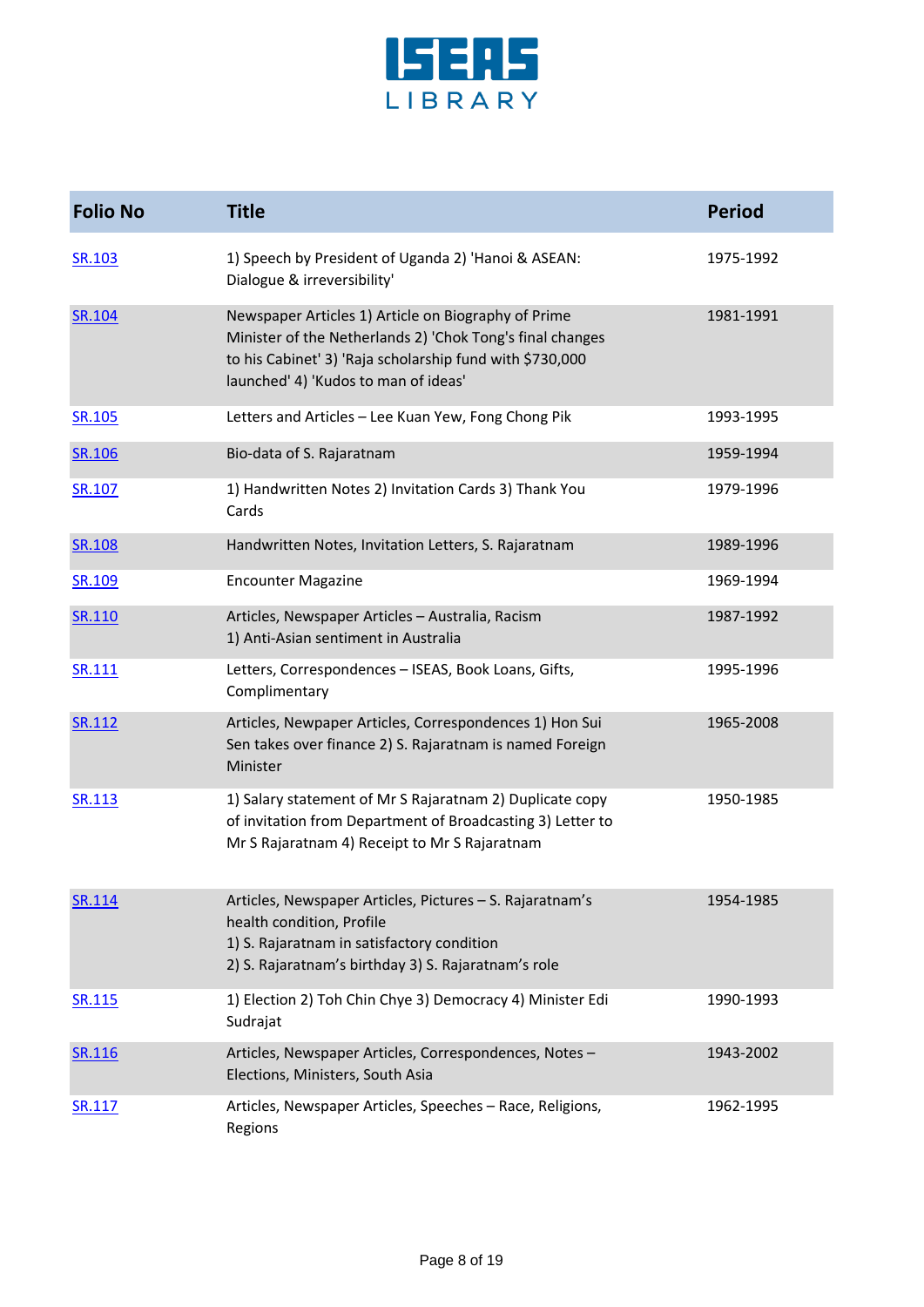

| <b>Folio No</b> | <b>Title</b>                                                                                                                                     | <b>Period</b> |
|-----------------|--------------------------------------------------------------------------------------------------------------------------------------------------|---------------|
| <b>SR.118</b>   | Articles, Newspaper Articles - ASEAN 1) Indian settlement<br>in Singapore 2) ASEAN Policies                                                      | 1989-1992     |
| SR.119          | S. Rajaratnam's Office Diary                                                                                                                     | 1987-1996     |
| SR.120          | Articles, Newspaper Articles, Notes - Remembering S.<br>Rajaratnam 1) Tributes 2) Singaporeans pay their last<br>respects 3) S. Rajaratnam Notes | 1957-2007     |
| SR.121          | Articles, Newspaper Articles 1) SEA - Regional Stability<br>2) The complete works of Shakespeare<br>3) Japan                                     | 1984-1993     |
| SR.122          | Newpaper Articles - Singapore, Ethnicity, Languages 1)<br>Ethnic policies 2) Language Policy 3) National Identity 4)<br>Race problems            | 1982-1991     |
| SR.123          | Articles, Newspaper Articles 1) Goh Chok Tong 2) Cheng<br>Tong Fatt 3) New envoys                                                                | 1972-1996     |
| SR.124          | Articles, Newspaper Articles - S. Rajaratnam's writings,<br>Biography                                                                            | 1992-2010     |
| SR.125          | Articles, Newspaper Articles - United States, Asia<br>1) George Bush 2) U.S. - Japan financial relationship                                      | 1989-1993     |
| SR.126          | Articles, Newspaper Articles - EAEC (East Asian Economic<br>CAUCUS) 1) ASEAN 2) Free-trade Area<br>3) 4th ASEAN Summit                           | 1964-1996     |
| SR.127          | Articles, Newspaper Articles, Correspondences,<br>Publications - ASEAN, Politics 1) S. Rajaratnam<br>Quotes1947 -                                | 1991          |
| <b>SR.128</b>   | 1) Newspaper Articles 2) Speeches by Mr. S. Rajaratnam                                                                                           | 1970-1992     |
| SR.129          | Speeches 1) 60th birthday of Lee Kuan Yew 2) 'The future<br>of Asia' 3) 12th SEA Games 4) 'Investment opportunities<br>in turbulent times'       | 1982-1983     |
| <b>SR.130</b>   | Articles, Newspaper Articles 1) Science and Technology 2)<br>Communism - Russia, China                                                           | 1980-1994     |
| SR.131          | Articles, Newspaper Articles 1) George Bush<br>2) Military - ASEAN, United States, Japan<br>3) Pacific Defence                                   | 1988-1992     |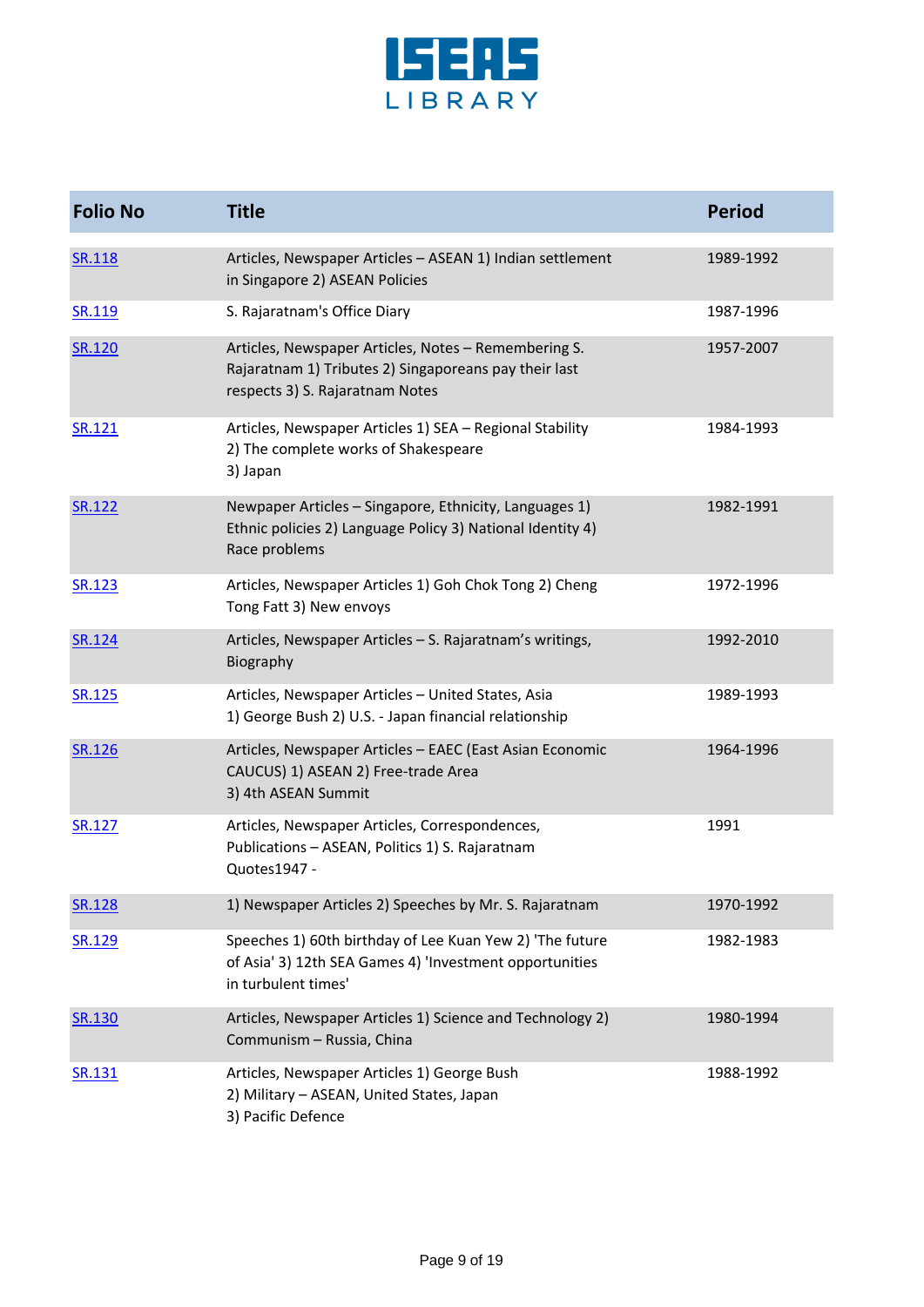

| <b>Folio No</b> | <b>Title</b>                                                                                                                        | <b>Period</b> |
|-----------------|-------------------------------------------------------------------------------------------------------------------------------------|---------------|
| SR.132          | Minority Groups in Singapore Package                                                                                                | 1989          |
| SR.133          | Newspaper Articles - Nationalism                                                                                                    | 1985-1993     |
| SR.134          | Articles, Newspaper Articles - British Militants                                                                                    | 1985-1987     |
| SR.135          | Japanese Immigration                                                                                                                | 1988-1990     |
| SR.136          | Newspaper Articles - Singapore, National Ideology<br>1) Lee Hsien Loong 2) George Yeo                                               | 1988-1991     |
| SR.137          | Articles, Newspaper Articles - Asia, United States                                                                                  | 1989-1993     |
| SR.138          | Languages - Loanwords                                                                                                               | 1990          |
| SR.139          | Emigration and Immigration 1) Indian, Chinese and<br>Japanese communities abroad 2) Bibliographies                                  | 1988-1991     |
| SR.140          | Newspaper Articles - United States military bases in<br>Singapore, ASEAN 1) Benigno Aquino 2) Mahathir<br>Mohamad 3) Suharto        | 1971-1992     |
| SR.141          | Newspaper Articles - United States military bases in<br>Singapore, ASEAN 1) Lee Kuan Yew                                            | 1971-1991     |
| SR.142          | Bibliographies 1) Minority groups in Singapore<br>2) Loanwords 3) Filipino Overseas 4) Straits Chinese in<br>Singapore and Malaysia | 1989          |
| SR.143          | Newspaper Articles - Lee Kuan Yew                                                                                                   | 1985-1990     |
| SR.144          | Newspaper Articles - Immigrants in United States, Racism                                                                            | 1985-1994     |
| SR.145          | Newspaper Articles - Criticisms on Western Press                                                                                    | 1981-1991     |
| SR.146          | Newspaper Articles - Curbs on Western press                                                                                         | 1981-1991     |
| SR.147          | Newspaper Articles - Internal Security Act (ISA),<br>Singapore, Malaysia 1) Mahathir Mohamad                                        | 1987-1989     |
| SR.148          | Newspaper Articles 1) Benigno Aquino 2) Political<br>Appointments 3) Regional affairs                                               | 1985-1995     |
| SR.149          | <b>ISEAS Trends</b>                                                                                                                 | 1990-1997     |
| SR.150          | Newspaper Articles, Speech 1) Lee Hsien Loong<br>2) Cultural identity                                                               | 1989-1994     |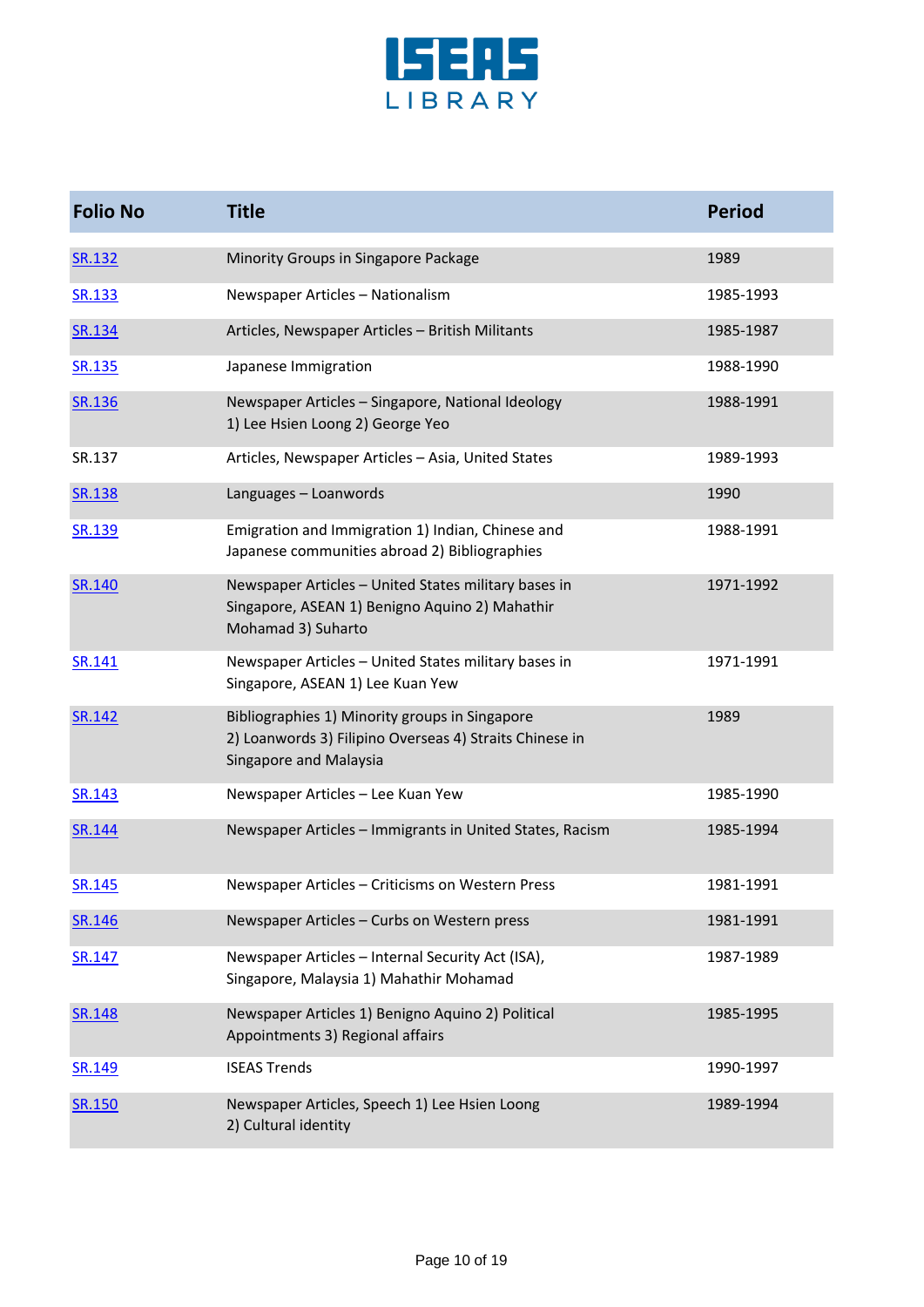

| <b>Folio No</b> | <b>Title</b>                                                                                                                                                | <b>Period</b> |
|-----------------|-------------------------------------------------------------------------------------------------------------------------------------------------------------|---------------|
| SR.151          | Newspaper Articles 1) Israel Jews 2) Ghafar Baba<br>3) Malaysia, Singapore and Inonesia - Ties and Languages<br>4) Lee Kuan Yew                             | 1978-1993     |
| SR.152          | Newspaper Articles - Race Problems in Malaysia<br>1) Mahathir Mohamad 2) Anwar Ibrahim<br>3) Joseph Pairin Kitingan                                         | 1983-2011     |
| SR.153          | Articles, Newspaper Articles 1) New Zealand, Fiji - Race<br>Problems 2) Mikhail Gorbachev 3) Russia ethnic unrest                                           | 1987-1994     |
| SR.154          | <b>Ethnic America</b>                                                                                                                                       | 1980-1981     |
| SR.155          | Newspaper Articles, Magazines 1) Race, Ethnic, Genetics<br>2) The Listener Magazine                                                                         | 1964-1991     |
| SR.156          | Articles, Newspaper Articles 1) Anti-Semitism<br>2) Racism in the world 3) Racism in Politics                                                               | 1967-1991     |
| SR.157          | Articles, Newspaper Articles - Languages                                                                                                                    | 1986-1994     |
| SR.158          | Articles, Newspaper Articles - Cambodia, Vietnam<br>1) Norodom Sihanouk 2) Khmer Rouge                                                                      | 1979-1993     |
| SR.159          | Newspaper Articles 1) George Yeo 2) Globalisation                                                                                                           | 1989-1994     |
| SR.160          | Newspaper Articles - Human Rights                                                                                                                           | 1985-1991     |
| SR.161          | Asiaweek article titled 'The many sides of Indira Gandhi'                                                                                                   | 1991          |
| SR.162          | Newspaper Articles - Elections 1) Singapore General<br>Elections 1991 2) Malaysian Elections                                                                | 1990-1992     |
| SR.163          | Newspaper Articles 1) 'In Taiwan, the degree of success is<br>American' 2) 'Teaching English now a booming business'<br>3) 'Public school is back in vogue' | 1986-1989     |
| SR.164          | Newspaper Articles - Jury system                                                                                                                            | 1986-1989     |
| SR.165          | Newspaper Articles - Environment 1) Global Warming 2)<br>Anti-pollution                                                                                     | 1988-1991     |
| SR.166          | Newspaper Articles - Rising Racism, United States,<br>France, Japan, Russia                                                                                 | 1990          |
| SR.167          | Newspaper Articles - Religion, Cult                                                                                                                         | 1987-1991     |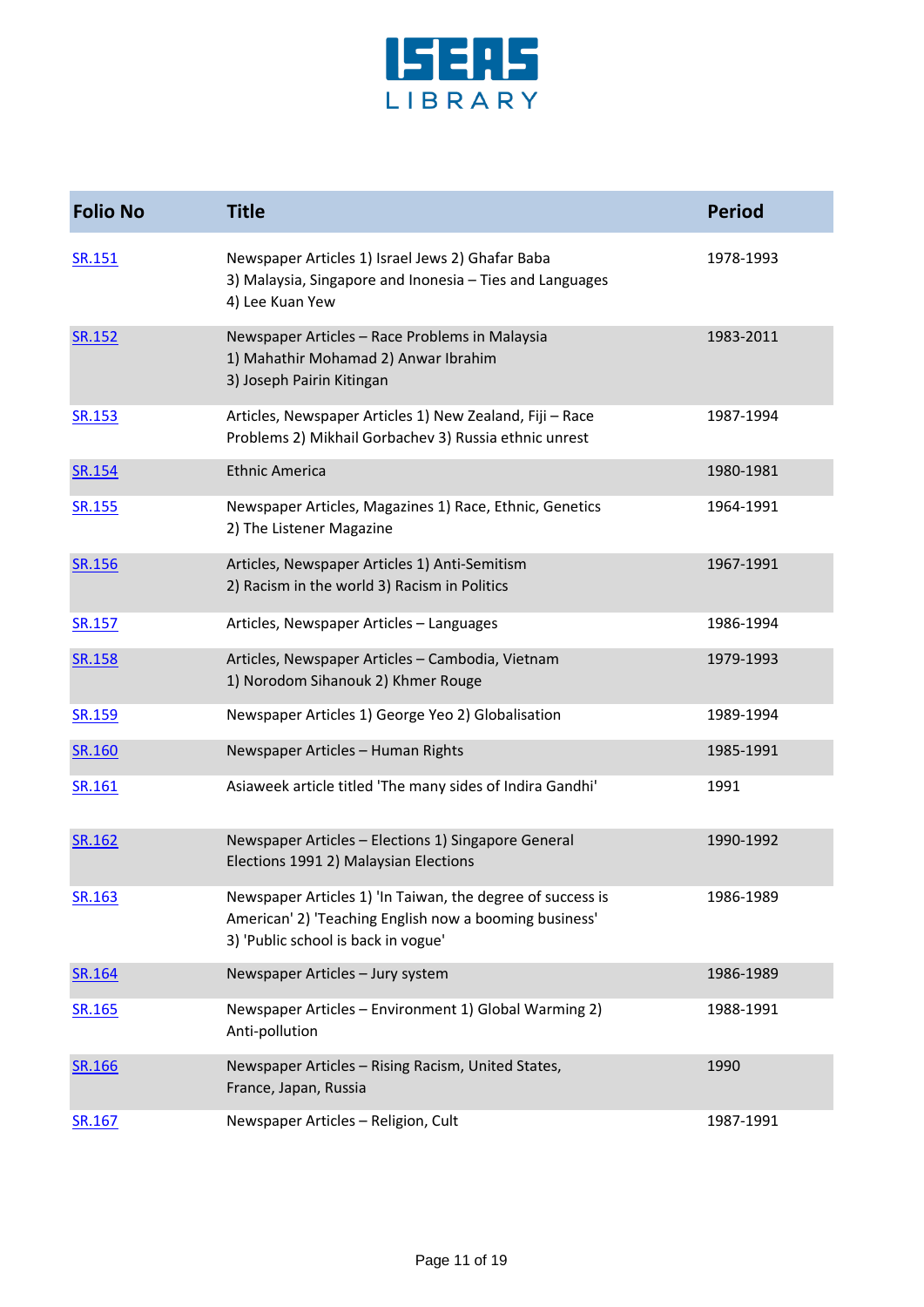

| <b>Folio No</b> | <b>Title</b>                                                                                                      | <b>Period</b> |
|-----------------|-------------------------------------------------------------------------------------------------------------------|---------------|
| <b>SR.168</b>   | Newspaper Articles - Jews, Israel                                                                                 | 1987-1990     |
| SR.169          | Articles, Newspaper Articles - Churches, Catholic1)<br>Margaret Thatcher                                          | 1983-1988     |
| SR.170          | Articles, Newspaper Articles - Philippines, Churches,<br>Communists 1) Benigno Aquino 2) Jaime Cardinal Sin       | 1986-1988     |
| SR.171          | Correspondences, Newspaper Articles - Singapore,<br>Marxism, Churches 1) Lee Kuan Yew                             | 1987-1988     |
| SR.172          | Articles, Newspaper Articles, Notes - Confucianism                                                                | 1938-1993     |
| SR.173          | Newspaper Articles1) Salman Rushdie 2) Muslims<br>3) Religion                                                     | 1989-1990     |
| SR.174          | Newspaper Articles - Islamic Laws                                                                                 | 1987-1989     |
| SR.175          | Articles, Newspaper Articles - Islam, Malaysia<br>1) Anwar Ibrahim 2) Hadi Awang                                  | 1980-1994     |
| SR.176          | Newspaper Articles - Catholic, Churches, Philippines 1)<br>John Paul                                              | 1981-1994     |
| SR.177          | Articles, Newspaper Articles - Buddhism                                                                           | 1987-1991     |
| SR.178          | Newspaper Articles - Christianity, Russia, China<br>1) Robert Runcie                                              | 1964-1992     |
| SR.179          | Articles, Newspaper Articles - Taoism, China<br>1) Confucianism                                                   | 1984-1991     |
| SR.180          | Newspaper Articles - Religions, Politics                                                                          | 1986-1990     |
| SR.181          | 1) Lee Kuan Yew on the writer's couch 2) Singapore's<br>central improvident fund (18-19 Oct 1985)                 | 1985-1987     |
| SR.182          | On the defensive                                                                                                  | 1987          |
| SR.183          | Newspaper Articles - Religion, Politics, Singapore                                                                | 1988-1991     |
| SR.184          | Newspaper Articles - Religions                                                                                    | 1987-1991     |
| SR.185          | Newspaper Articles - Religious harmony                                                                            | 1988-1991     |
| SR.186          | Newspaper Article - Religious Intolerance 1) Robert<br>Runcie 2) Pertubuhan Kebangsaan Melayu Singapura<br>(PKMS) | 1976-1990     |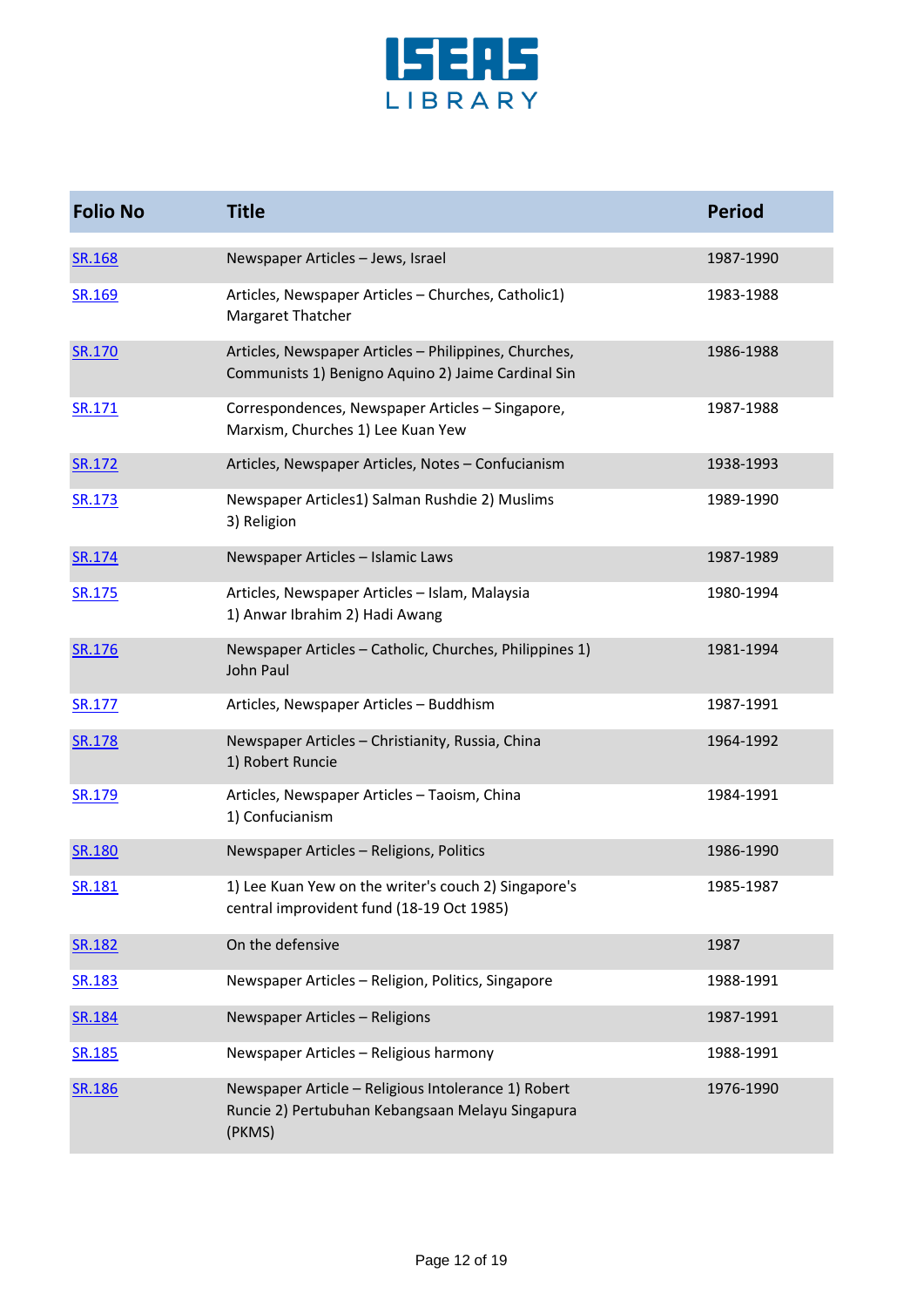

| <b>Folio No</b> | <b>Title</b>                                                                                                                                                     | <b>Period</b> |
|-----------------|------------------------------------------------------------------------------------------------------------------------------------------------------------------|---------------|
| SR.187          | Newspaper Articles - Legal Profession (Amendment) Bill<br>1) S. Jayakumar                                                                                        | 1986          |
| <b>SR.188</b>   | Articles, Newspaper Articles - Singapore General<br>Elections 1988 1) Lee Kuan Yew 2) Goh Chok Tong<br>3) J. B. Jeyaretnam                                       | 1988          |
| <b>SR.189</b>   | <b>ISEAS Trends</b>                                                                                                                                              | 1996-1997     |
| SR.190          | Newspaper Articles - Opposition Parties, Workers Party,<br>Ballot boxes trial, Election 1) J. B. Jeyaretnam                                                      | 1985-1989     |
| SR.191          | Newspaper Articles, Publications - Workers Party,<br>Election 1) J. B. Jeyaretnam 2) The hammer: Publication of<br>the workers' party                            | 1968-1987     |
| SR.192          | Articles, Newspaper Articles, Conference - S. Rajaratnam<br><b>Articles</b>                                                                                      | 1973-1986     |
| SR.193          | Articles, Newspaper Articles, Publications 1) Petir:<br>Publication of the people's action party                                                                 | 1983-1986     |
| SR.194          | Newspaper Articles - Canada, Immigrants, Asians                                                                                                                  | 1988-1993     |
| SR.195          | Newspaper Articles - Immigration, Immigrants, Europe                                                                                                             | 1986-1992     |
| SR.196          | Newspaper Articles - Australia, Immigration, Immigrants,<br>Racism 1) Lee Kuan Yew 2) John Howard 3) Bob Hawke                                                   | 1987-1993     |
| SR.197          | Articles, Newspaper Articles - Chinese emigration                                                                                                                | 1979-1993     |
| <b>SR.198</b>   | Letters, Correspondences, Articles                                                                                                                               | 1990-1994     |
| SR.199          | Newspaper Articles - Immigration, Emigration, Hong Kong                                                                                                          | 1987-1993     |
| SR.200          | Newspaper Articles - Singapore, Malaysia, Protests, Israel<br>1) Zionism 2) Chaim Herzog's Singapore visit<br>3) Mahathir Mohamad                                | 1986          |
| SR.201          | Articles, Newspaper Articles - Singapore, Malaysia, Israel<br>1) Zionism 2) Chaim Herzog's Singapore visit<br>3) People's Action Committee (PAC) 4) Lee Kuan Yew | 1986-1987     |
| SR.202          | Articles, Newspaper Articles - Singapore, Malaysia, Israel,<br>ASEAN 1) Zionism 2) Aftermath of Chaim Herzog's<br>Singapore visit                                | 1986          |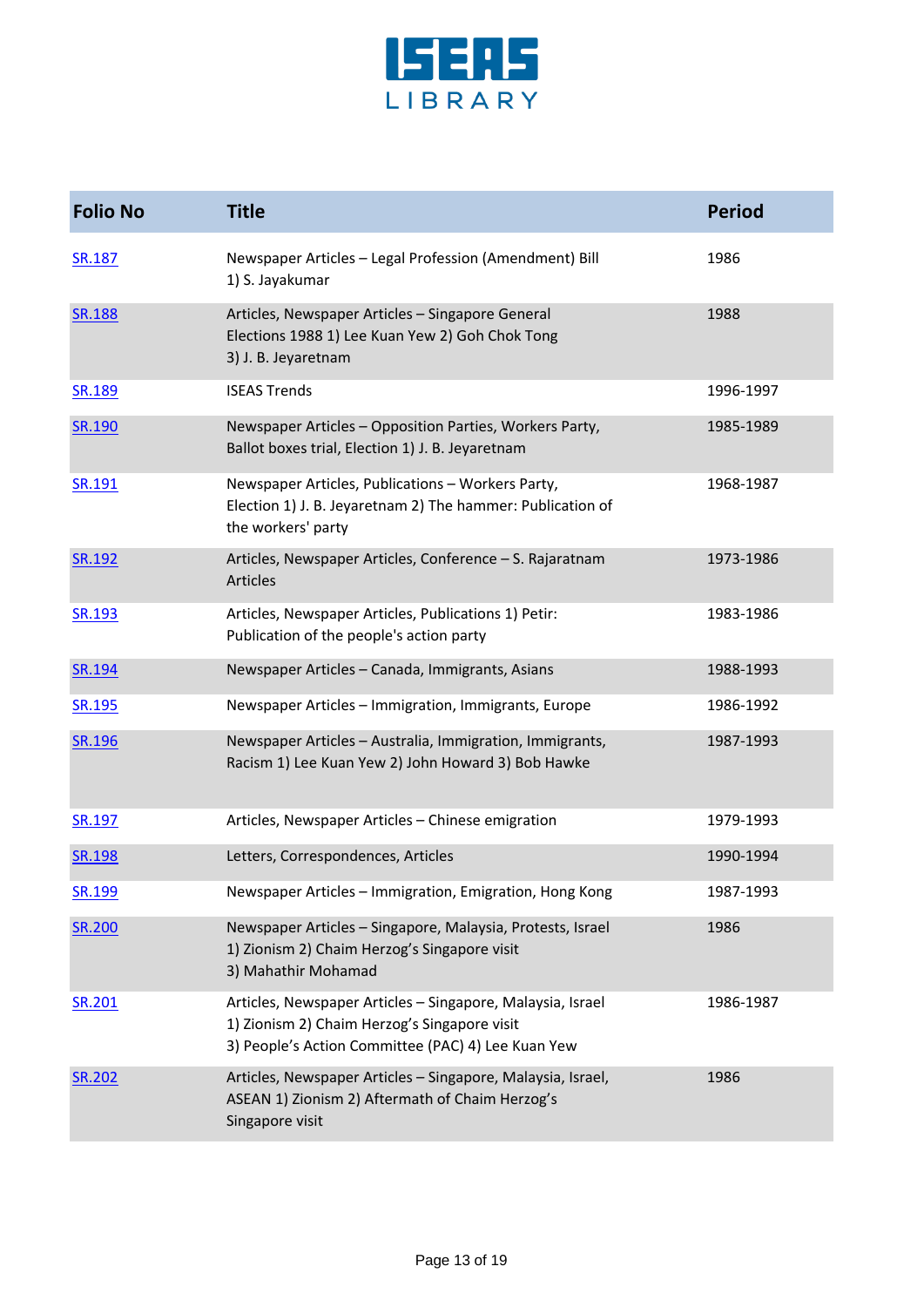

| <b>Folio No</b> | <b>Title</b>                                                                                                                                                                                                                                                                      | <b>Period</b> |
|-----------------|-----------------------------------------------------------------------------------------------------------------------------------------------------------------------------------------------------------------------------------------------------------------------------------|---------------|
| SR.203          | Articles, Newspaper Article - Singapore, Malaysia,<br>Indonesia, Israel, Protests 1) Mirror of opinion: Highlights<br>of Malay, Chinese, Tamil press 2) Chaim Herzog's<br>Singapore visit                                                                                         | 1981-1992     |
| <b>SR.204</b>   | Articles, Newspaper Articles - Singapore, Malaysia,<br>Philippines, Israel 1) Zionism 2) Mahathir Mohamad<br>3) Chaim Herzog's Singapore visit 4) Bernama Newspaper                                                                                                               | 1984-1986     |
| SR.205          | Articles, Newspaper Articles - United States, Japan, Trade<br>1) George Bush 2) Noboru Takeshita 3) United States and<br>Japan beef, citrus trade                                                                                                                                 | 1987-1989     |
| <b>SR.206</b>   | Articles, Newspaper Articles - United States, Japan, Trade<br>1) George Bush 2) Noboru Takeshita 3) General<br>Agreement on Tariffs and Trade (GATT) 4) United States<br>and Japan trade row                                                                                      | 1987-1989     |
| SR.207          | Newspaper Articles - Thailand 1) Chatichai Choonhavan                                                                                                                                                                                                                             | 1988-1992     |
| SR.208          | Newspaper Articles - US trade deficit, United States,<br>Japan, Asia, Trade 1) Carla Anderson Hills                                                                                                                                                                               | 1986-1989     |
| SR.209          | Newspaper Articles - Terrorism, Violence                                                                                                                                                                                                                                          | 1986-1989     |
| SR.210          | Articles, Newspaper Articles 1) Soviets see language<br>invasion 2) The Changing world of work 3) Japan's parallel<br>path to modernity 4) Envy and Aristocide in<br>underdeveloped countries                                                                                     | 1983-1988     |
| SR.211          | Articles, Newspaper Articles, Notes 1) PM Lee a great and<br>moral man, says Chok Tong 2) Why don't we divide into<br>value systems to which ideas, pratice values can be3)<br>The study of Chinese identities in Southeast Asia 4)<br>Singapore's identity concept still a dream | 1990          |
| SR.212          | Articles, Newspaper Articles, Notes - Population                                                                                                                                                                                                                                  | 1988-1994     |
| SR.213          | Newspaper Articles - Chinese School Riot                                                                                                                                                                                                                                          | 1955          |
| SR.214          | Articles, Newspaper Articles - Singapore, Malaysia<br>1) Ghafar Baba 2) Singapore-Malaysia disputes                                                                                                                                                                               | 1990-1992     |
| SR.215          | Articles, Newspaper Articles, Singapore, Malaysia,<br>Protests 1) Lee Hsien Loong 2) Malaysian Chinese<br>Association (MCA) 3) Singapore-Malaysia disputes                                                                                                                        | 1986-1988     |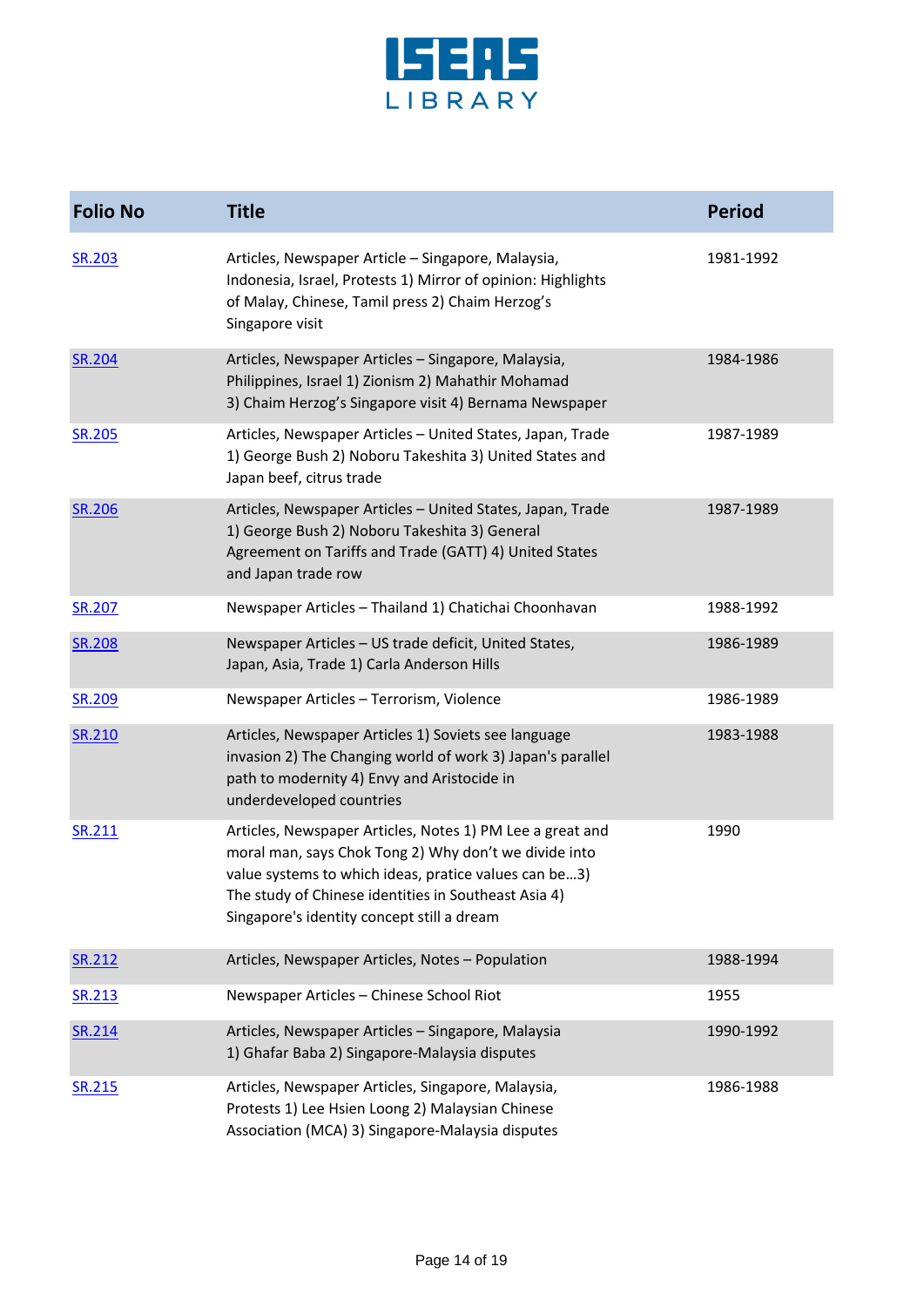

| <b>Folio No</b> | <b>Title</b>                                                                                                                                                                                                        | <b>Period</b> |
|-----------------|---------------------------------------------------------------------------------------------------------------------------------------------------------------------------------------------------------------------|---------------|
| SR.216          | Articles, Newspaper Articles - Singapore, Malaysia<br>1) Lee Kuan Yew 2) Singapore-Malaysia disputes                                                                                                                | 1981-1990     |
| SR.217          | Articles, Newspaper Articles - Singapore, Immigration,<br>Emigration 1) Lee Kuan Yew                                                                                                                                | 1988-1993     |
| SR.218          | Articles, Newspaper Articles - Singapore, Democracy,<br><b>Human Rights</b>                                                                                                                                         | 1985-1992     |
| SR.219          | Articles, Newspaper Articles - Singapore, Press, Media                                                                                                                                                              | 1981-1986     |
| SR.220          | Articles, Newspaper Articles, Notes - Singapore, Press,<br>Media                                                                                                                                                    | 1974-1988     |
| SR.221          | Articles, Newspaper Articles - Southeast Asia, Press<br>Freedom 1) Mahathir Mohamad 2) The Press and the<br>regulatory bodies                                                                                       | 1985-1986     |
| SR.222          | Articles, Newspaper Articles - Singapore New Press Law                                                                                                                                                              | 1985-1991     |
| SR.223          | Newspaper Articles - Singapore, Press, Media 1) Lee Kuan<br>Yew 2) Press freedom in Singapore 3) Singapore and the<br>foreign press                                                                                 | 1971-1988     |
| SR.224          | Articles, Newspaper Articles - Singapore, Internal Security<br>Act (ISA) 1) Lee Kuan Yew 2) Human rights debate                                                                                                     | 1986-1989     |
| SR.225          | Articles, Newspaper Articles - Singapore, Singapore<br>Indian Development Association (SINDA), Mendaki<br>1) Indians 2) Indian Muslims 3) Ethnic groups                                                             | 1990-1992     |
| SR.226          | Articles, Newspaper Articles, Correspondences, Speeches<br>- Singapore, Press, Media 1) Devan Nair<br>2) Singapore-United States ties                                                                               | 1986-1989     |
| SR.227          | Articles, Newspaper Articles - China, Soviet Union,<br>Vietnam, Communism                                                                                                                                           | 1989-1991     |
| SR.228          | Articles, Newspaper Articles - Fourth ASEAN Summit 1)<br>Indochina 2) Smoother ties between Malaysia and<br>Singapore 3) Vietnam in ASEAN? 4) Chatichai Choonhavan                                                  | 1989-1992     |
| SR.229          | Newspaper Articles 1) Guangdong, a crisis in the marking<br>for Beijing 2) China's door still open but communism<br>stays: Jiang 3) Wiring up for the future<br>4) Computer-related stress on the increase in Japan | 1989-1991     |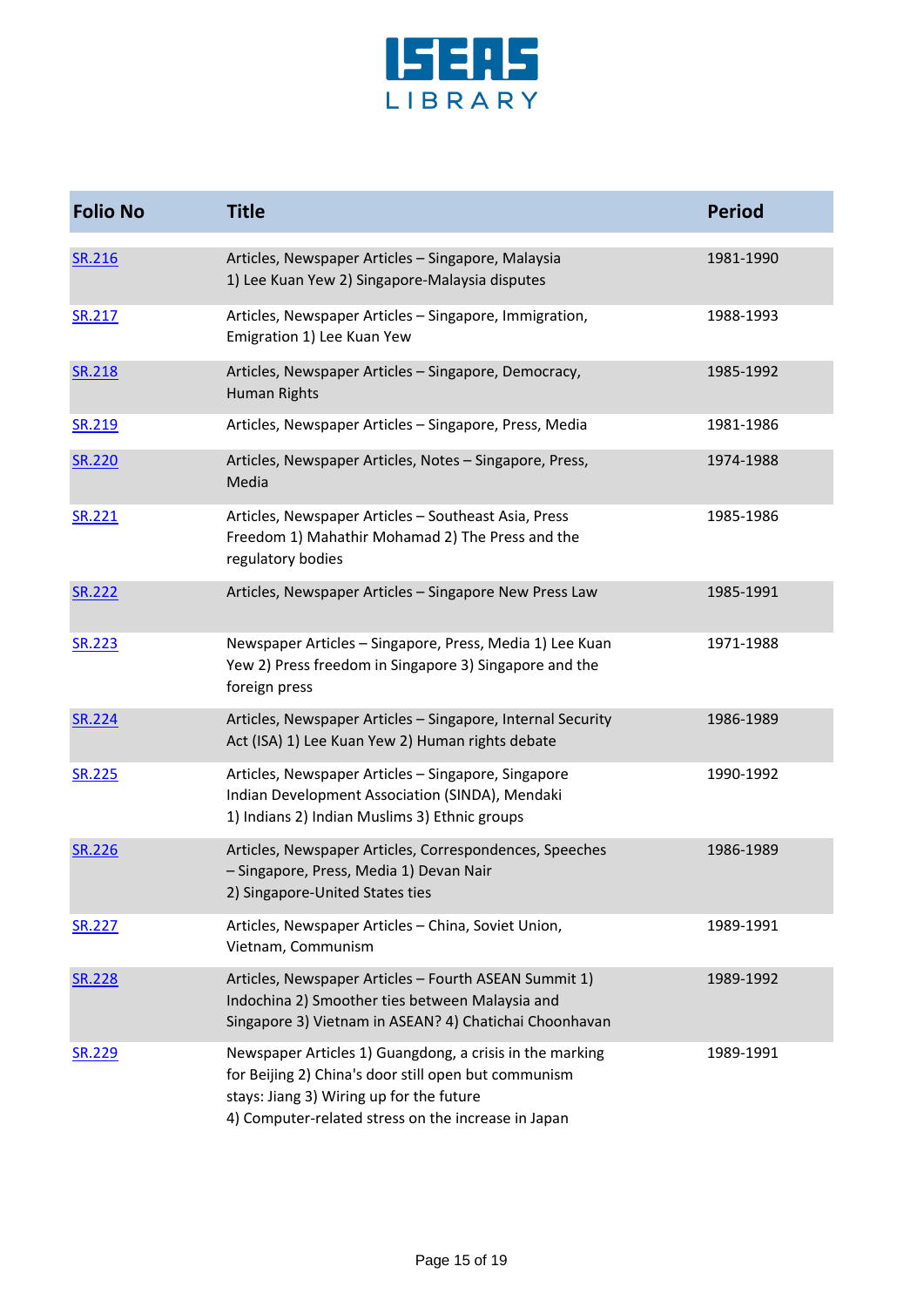

| <b>Folio No</b> | <b>Title</b>                                                                                                                                                                                                                        | <b>Period</b> |
|-----------------|-------------------------------------------------------------------------------------------------------------------------------------------------------------------------------------------------------------------------------------|---------------|
| <b>SR.230</b>   | Newspaper Articles - Japan, United States, Corruption 1)<br>Noboru Takeshita 2) George Bush 3) Political Scandals                                                                                                                   | 1986-1994     |
| SR.231          | Articles, Newspaper Articles, Correspondences, Notes,<br>Speeches, Lectures - S. Rajaratnam                                                                                                                                         | 1972-1992     |
| <b>SR.232</b>   | Articles, Newspaper Articles, Correspondences -<br>Singapore, Press, Far East Economic Review (FEER)<br>1) Charles Stolbach 2) Lee Kuan Yew 3) Lee Kuan Yew's<br>libel suit against FEER 4) FEER stops distribution in<br>Singapore | 1985-1989     |
| SR.233          | Articles, Newspaper Articles - Singapore, S. Rajaratnam,<br>ISEAS 1) S. Rajaratnam articles on censorship 2) The Last<br>Temptation                                                                                                 | 1988-1994     |
| <b>SR.234</b>   | Articles, Newspaper Articles - Europe, United States,<br>Japan, Trade, Economics                                                                                                                                                    | 1966-1991     |
| SR.235          | Newspaper Articles - China                                                                                                                                                                                                          | 1983-1994     |
| SR.236          | Articles, Newspaper Articles - Migration 1) Science 2)<br>Archaeology                                                                                                                                                               | 1986-1992     |
| <b>SR.237</b>   | Articles, Newspaper Articles, Correspondences -<br>Singapore, Press 1) Asian Wall Street Journal (ASWJ) 2)<br>Curb of ASWJ in Singapore                                                                                             | 1987          |
| <b>SR.238</b>   | Articles, Newspaper Articles - Racism, Emigration,<br>Migration                                                                                                                                                                     | 1972-1992     |
| <b>SR.239</b>   | Articles, Newspaper Articles - United Kingdom (U.K),<br>Asians, Racism, Immigration 1) Asians in U.K<br>2) Muslims                                                                                                                  | 1987-1990     |
| <b>SR.240</b>   | Articles, Newspaper Articles - United States, Asian-<br>Americans, Immigration, Migration 1) George Bush<br>2) Asians in United States                                                                                              | 1985-1993     |
| SR.241          | Articles, Newspaper Articles 1) Blacks resent hispanic<br>dominance 2) Bigots in the Ivory tower                                                                                                                                    | 1989          |
| SR.242          | Newspaper Articles - Japan, Immigration, Migration,<br>Foreign Labour 1) Japan immigrant labour problem<br>2) Japan concern over illegal workers 3) How other<br>countries cope with foreign labour                                 | 1988-1990     |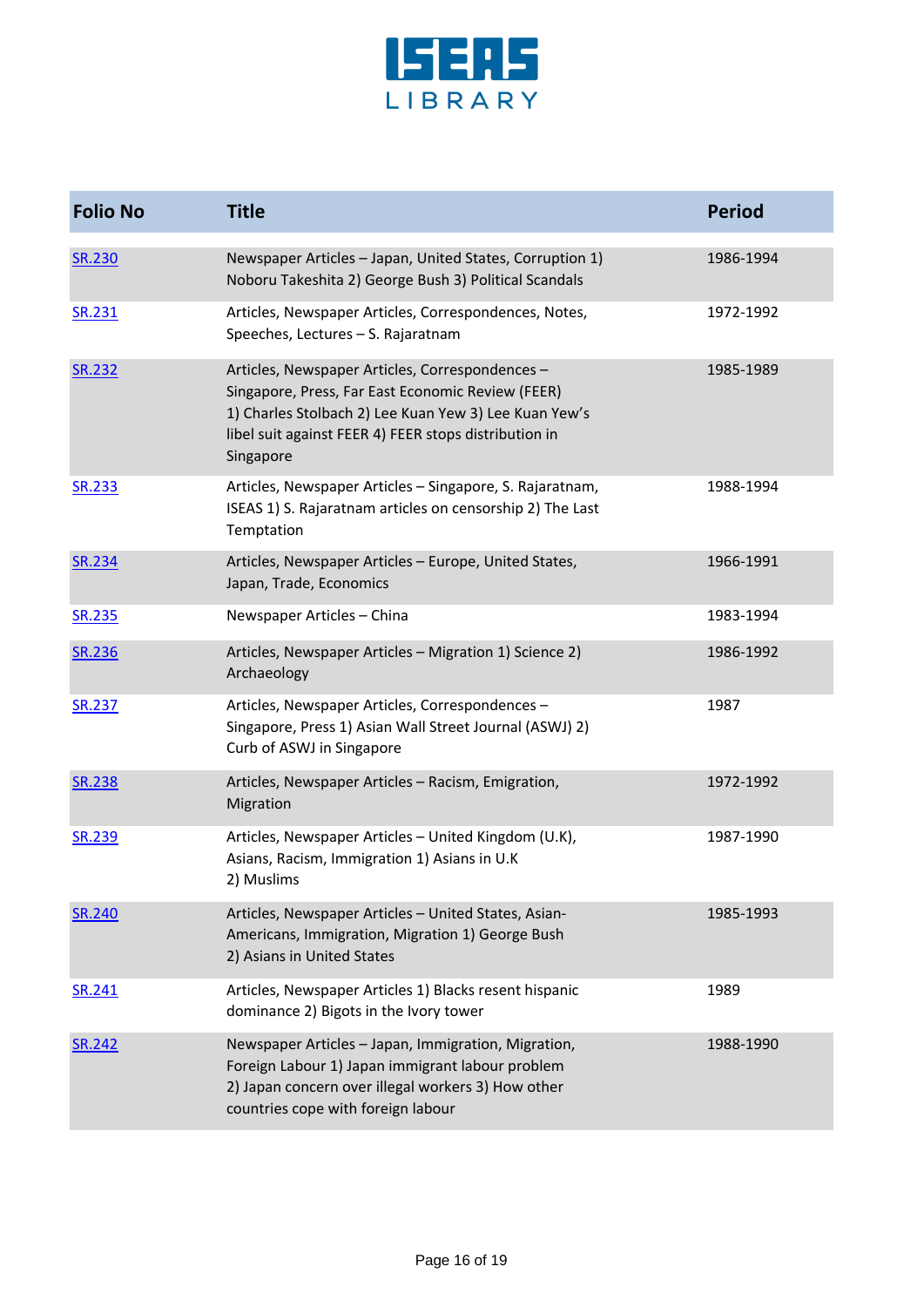

| <b>Folio No</b> | <b>Title</b>                                                                                                                                                                                                                                                                                   | <b>Period</b> |
|-----------------|------------------------------------------------------------------------------------------------------------------------------------------------------------------------------------------------------------------------------------------------------------------------------------------------|---------------|
| SR.243          | Articles, Newspaper Articles - New Zealand, Immigration,<br>Migration                                                                                                                                                                                                                          | 1988-1992     |
| SR.244          | Articles, Newspaper Articles - Refugees 1) The world<br>refugee crisis                                                                                                                                                                                                                         | 1980-1993     |
| <b>SR.245</b>   | Articles, Newspaper Articles - China, United States, Brain<br>Drain                                                                                                                                                                                                                            | 1988-1993     |
| SR.246          | Articles, Newspaper Articles - United States, Asia,<br>Migration                                                                                                                                                                                                                               | 1981-1993     |
| SR.247          | Articles, Newspaper Articles - United States, Democracy                                                                                                                                                                                                                                        | 1965-1991     |
| SR.248          | Articles, Newspaper Articles - United Kingdom (U.K),<br>Democracy, Politics                                                                                                                                                                                                                    | 1986-1991     |
| SR.249          | Articles, Newspaper Articles - Asia, Democracy                                                                                                                                                                                                                                                 | 1987-1993     |
| <b>SR.250</b>   | Articles, Newspaper Articles - Democracy 1) Western-<br>style democracy for the East                                                                                                                                                                                                           | 1977-1994     |
| SR.251          | Articles, Newspaper Articles1) Media 2) Court<br>3) Advertisements                                                                                                                                                                                                                             | 1981-1996     |
| SR.252          | Articles, Newspaper Articles, Correspondences, Notes-<br>Singapore, Indonesia, Western Press, Media 1) Lee Kuan<br>Yew                                                                                                                                                                         | 1974-1990     |
| <b>SR.253</b>   | Articles, Newspaper Articles - Press, Media, Television,<br>Journalism 1) George Bush 2) British Broadcasting<br>Corporation (BBC)                                                                                                                                                             | 1985-1996     |
| <b>SR.254</b>   | Articles, Newspaper Articles - Press, Media, Journalism,<br>United States, Western Media                                                                                                                                                                                                       | 1985-1991     |
| SR.255          | Articles, Newspaper Articles - Media, Television<br>1) Second thoughts on liberal films 2) New set of rules for<br>war coverage 3) A battle's being waged over the<br>airwaves, too 4) 'TV viewers were denied the right to<br>reach their own verdict' 5) Govt stops TV film on<br>prostitute | 1981-1991     |
| <b>SR.256</b>   | Articles, Newspaper Articles - Press, Media, Journalism,<br>United Kingdom (U.K), Press Laws                                                                                                                                                                                                   | 1984-1989     |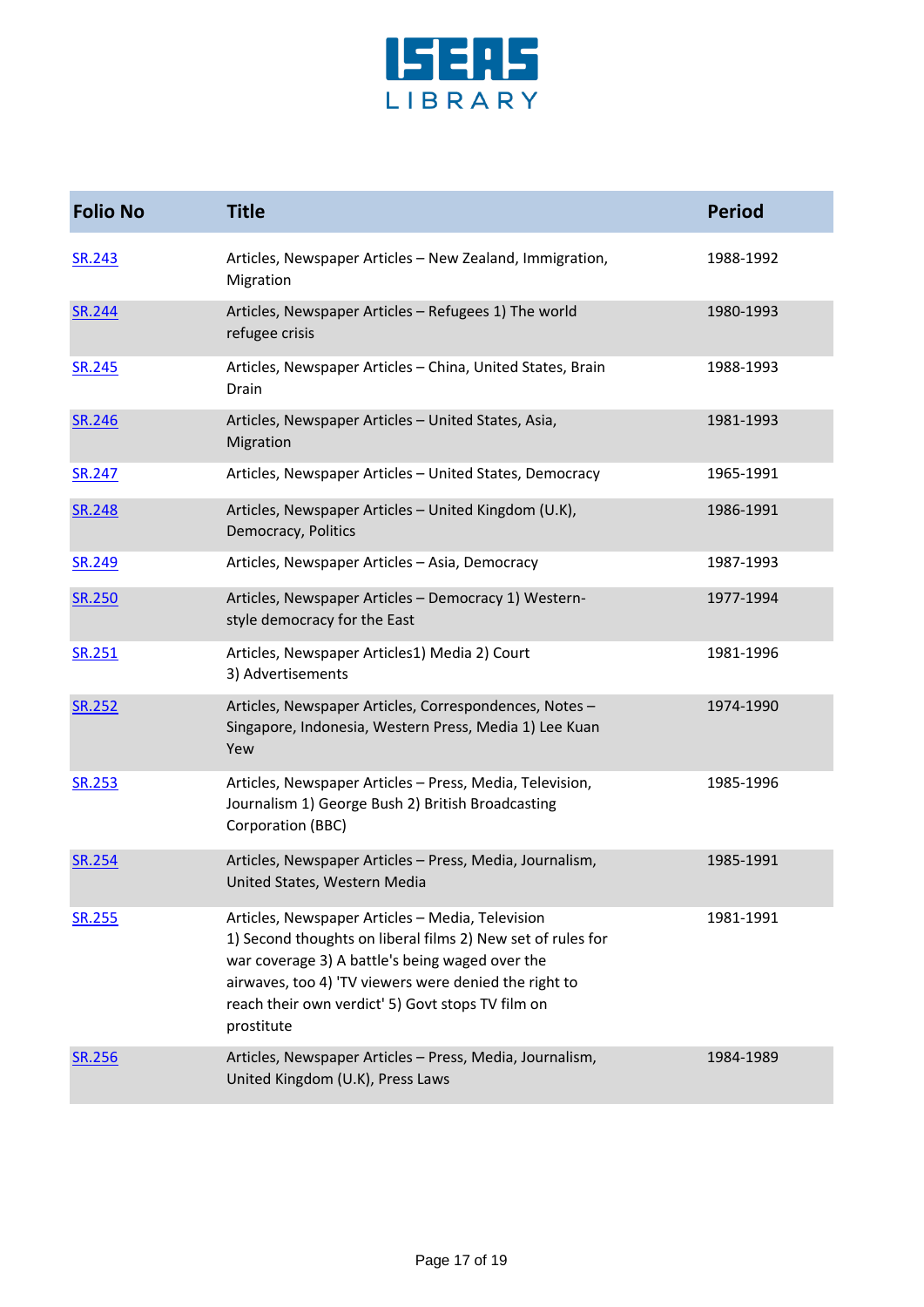

| <b>Folio No</b> | <b>Title</b>                                                                                                                                                                      | <b>Period</b> |
|-----------------|-----------------------------------------------------------------------------------------------------------------------------------------------------------------------------------|---------------|
| <b>SR.257</b>   | Articles, Newspaper Articles, Commissions 1) Vietnam 2)<br>Submissions under Commission on human rights decision<br>9 (XXXIV)                                                     | 1978-1992     |
| SR.258          | Articles, Newspaper Articles - Vietnam                                                                                                                                            | 1989          |
| SR.259          | Articles, Newspaper Articles, Speeches - Vietnam,<br>Cambodia 1) Khmer Rouge 2) Vietnam leaves Cambodia                                                                           | 1989          |
| SR.260          | Articles, Newspaper Articles - Russia, Soviet Union, Soviet<br>Coup, Communism 1) Mikhail Gorbachev<br>2) Boris Yeltsin 3) Gorbachev overthrown<br>4) Aftermath of Kremlin coup   | 1990-1993     |
| SR.261          | Articles, Newspaper Articles, Conferences - Vietnam,<br>Cambodia 1) Hun Sen 2) Norodom Sihanouk 3) Khmer<br>Rouge 4) Withdrawal of Vietnamese volunteer troops<br>from Kampuchea  | 1978-1988     |
| SR.262          | Articles, Newspaper Articles - Japan, United States, World<br>War II 1) Akihito 2) George Bush 3) Japan Politics 4) Pearl<br>Harbour                                              | 1985-1994     |
| SR.263          | Articles, Newspaper Articles - Israel, United States,<br>Middle East 1) George Bush 2) Yitzhak Shamir<br>3) Middle East peace conference                                          | 1991-1993     |
| SR.264          | Articles, Newspaper Articles, Memos - Politics, Economics                                                                                                                         | 1983-1993     |
| SR.265          | Articles, Newspaper Articles, Correspondences - Politics,<br><b>Francis Seow</b>                                                                                                  | 1981-1989     |
| SR.266          | Articles, Newspaper Articles - Ban of QC Anthony Lester                                                                                                                           | 1989          |
| SR.267          | Articles, Newspaper Articles - Philippines, Protests,<br>Communism 1) Protests from Peace activists from Asia-<br>Pacific region 2) Philippine Reds                               | 1987-1989     |
| SR.268          | Articles, Newspaper Articles - Politics, Taiwan, South<br>Korea                                                                                                                   | 1985-1989     |
| SR.269          | Newspaper Articles - Remembering S. Rajaratnam<br>1) Newspaper tributes on S. Rajaratnam 2) Tamil Murasu<br>article on S Rajaratnam 3) Tamil Murasu obituaries on S<br>Rajaratnam | 2006          |